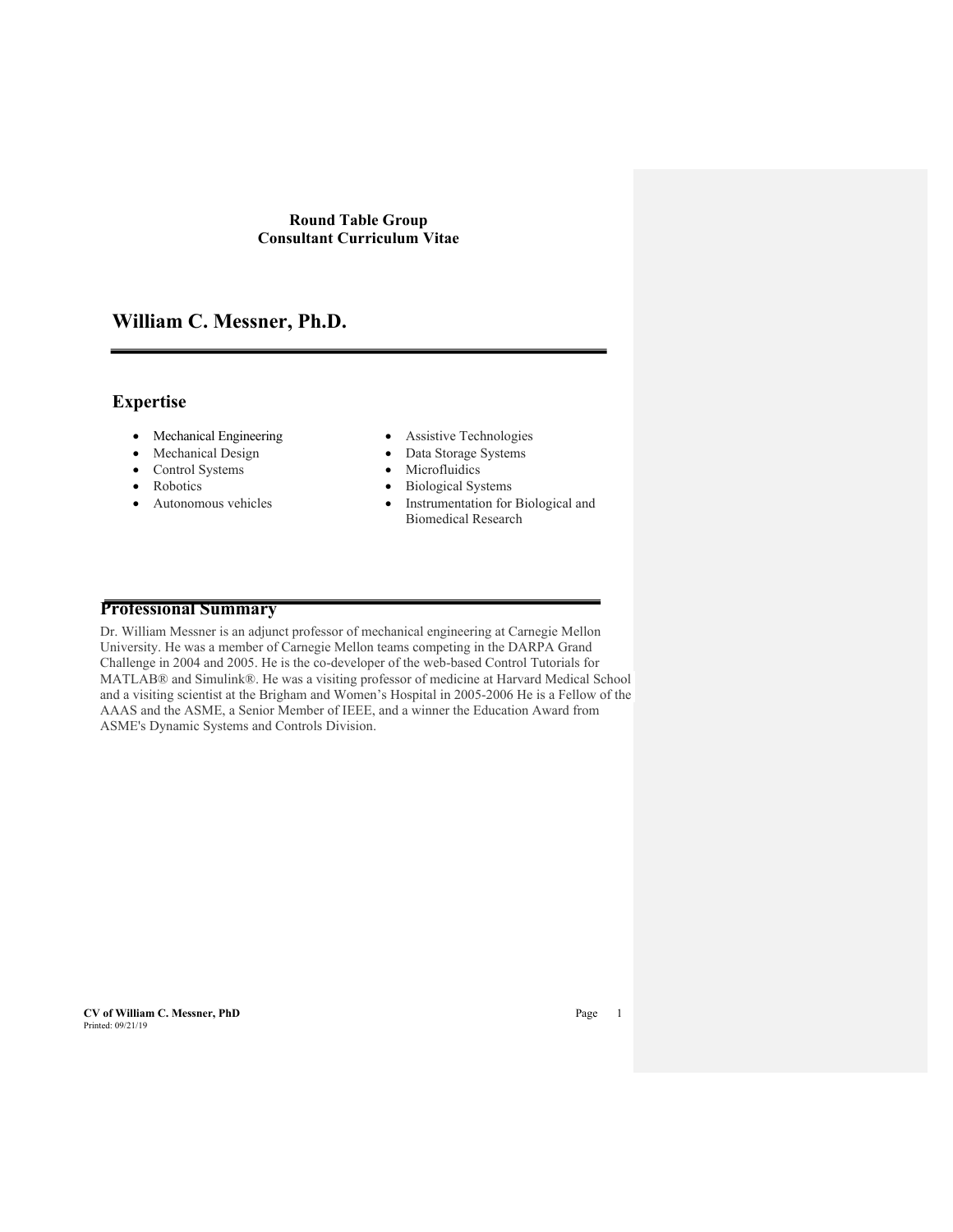# **Employment History**

| From:<br>To: | 2019<br>Present | <b>Carnegie Mellon University</b>                                                                                                                                                                                                                                                                                                                                                                                                                                                                                                                                                                                                |  |  |
|--------------|-----------------|----------------------------------------------------------------------------------------------------------------------------------------------------------------------------------------------------------------------------------------------------------------------------------------------------------------------------------------------------------------------------------------------------------------------------------------------------------------------------------------------------------------------------------------------------------------------------------------------------------------------------------|--|--|
|              |                 | Position: Adjunct Professor                                                                                                                                                                                                                                                                                                                                                                                                                                                                                                                                                                                                      |  |  |
|              |                 | <b>Mechanical Engineering</b>                                                                                                                                                                                                                                                                                                                                                                                                                                                                                                                                                                                                    |  |  |
| From:        | 2012            | <b>Tufts University</b>                                                                                                                                                                                                                                                                                                                                                                                                                                                                                                                                                                                                          |  |  |
| To:          | 2019            |                                                                                                                                                                                                                                                                                                                                                                                                                                                                                                                                                                                                                                  |  |  |
|              | Position:       | John R. Beaver Professor (2012-2017), Chair (2012-2015)                                                                                                                                                                                                                                                                                                                                                                                                                                                                                                                                                                          |  |  |
|              |                 | Manage department facilitate department operations, advocate for the<br>department at the college and university level, develop consensus for<br>important, generate enthusiasm for the department and its programs,<br>among faculty, students, staff, and alumni, provide vision for<br>department direction and future growth.<br>Specialize in automatic controls with emphasis on data storage<br>$\bullet$<br>systems, robotics, and microfluidics for biological experimentation at<br>the cellular and tissue level.<br>Teach graduate and undergraduate controls classes.<br>٠<br>Advise graduate students<br>٠         |  |  |
| From:        | 1993            | <b>Carnegie Mellon University</b>                                                                                                                                                                                                                                                                                                                                                                                                                                                                                                                                                                                                |  |  |
| To:          | 2012            |                                                                                                                                                                                                                                                                                                                                                                                                                                                                                                                                                                                                                                  |  |  |
|              | Position        | Assistant Professor, Associate Professor, Full Professor, Adjunct<br>Professor                                                                                                                                                                                                                                                                                                                                                                                                                                                                                                                                                   |  |  |
|              |                 | Department of Electrical and Computer Engineering and the<br>٠<br>Robotics Institute by courtesy. • Leader of controls effort for the<br>Data Storage Systems Center. • Robotics work includes highly<br>distributed control coordination control; flight control for<br>helicopter unmanned aerial vehicles; path planning, shock<br>isolation, and control for the Red Team, the Carnegie Mellon<br>entry in the DARPA Grand Challenge, • Leader, Augmented<br>Harvest for Comprehensive Automation for Specialty Crops<br>project. • Co-developer of Control Tutorials for MATLAB® and<br>other innovative education software |  |  |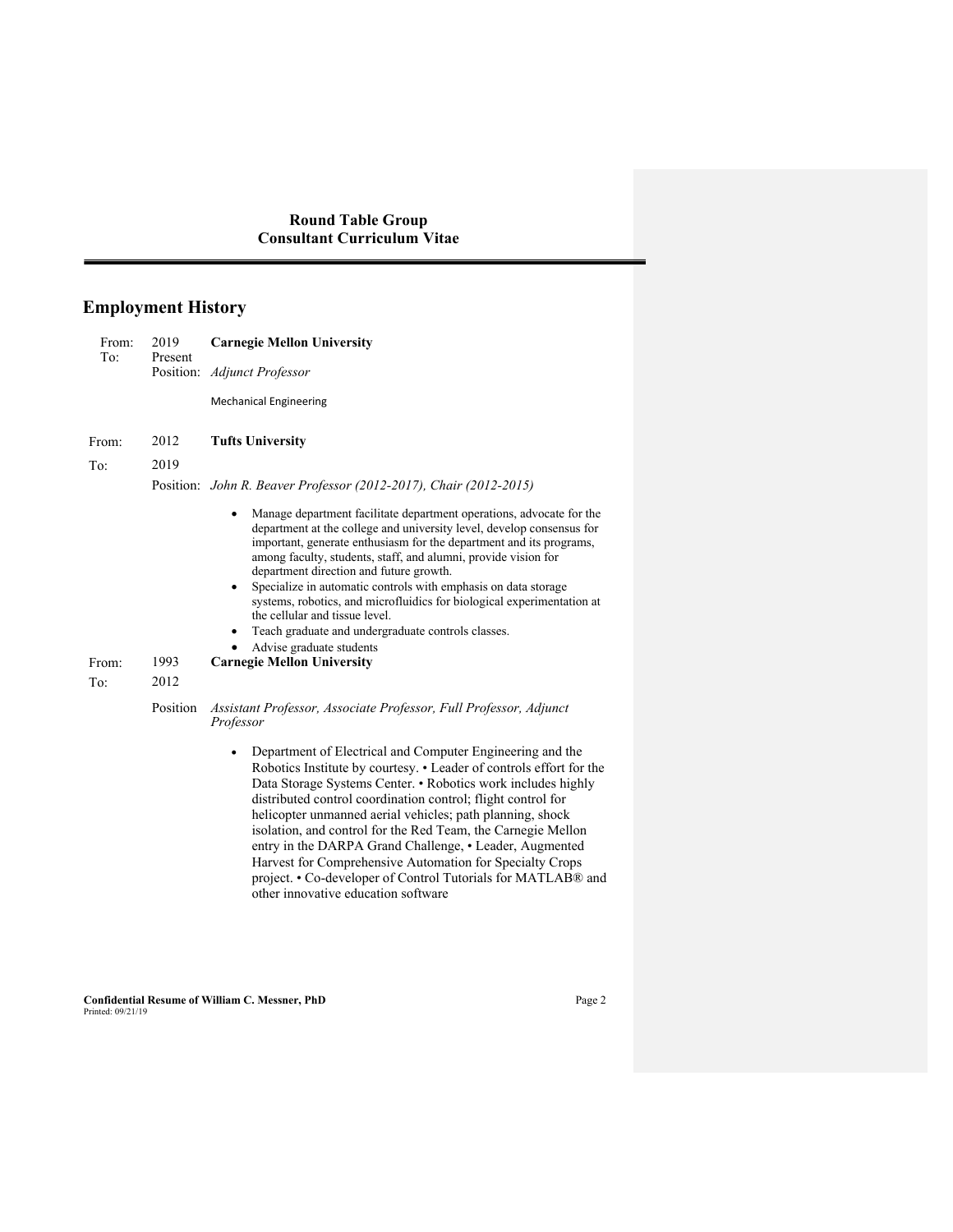| From: | 2013     | United States Air Force Scientific Advisory Board                                                                                                                                                                                                                                    |
|-------|----------|--------------------------------------------------------------------------------------------------------------------------------------------------------------------------------------------------------------------------------------------------------------------------------------|
| To:   | 2016     |                                                                                                                                                                                                                                                                                      |
|       | Position | Special Government Employee                                                                                                                                                                                                                                                          |
|       |          | Review USAF research programs. Advise Secretary of the Air Force on<br>technology issues.                                                                                                                                                                                            |
| From: | 2005     | Harvard Medical School (HMS) and Brigham and Women's Hospital (BWH)                                                                                                                                                                                                                  |
| To:   | 2007     |                                                                                                                                                                                                                                                                                      |
|       | Position | Visiting Professor of Medicine (HMS) and Visiting Senior Scientist (BWH)                                                                                                                                                                                                             |
| From: | 1990     | Studying the mechanics of actin networks cross-linked by filamins.<br>Investigating the effect of hinge regions on rheological property by producing<br>mutant filamins without hinge regions using recombinant DNA techniques.<br>Neuro-Muscular Research Center, Boston University |
| To:   | 1990     |                                                                                                                                                                                                                                                                                      |
|       | Position | Research Consultant<br>Conducted force plate experiments of humans in quiet standing. Analyzed<br>resulting stabilogram data. Modeled human postural control system.                                                                                                                 |
| From: | 1985     | <b>BBN</b> Laboratories                                                                                                                                                                                                                                                              |
| To:   | 1987     |                                                                                                                                                                                                                                                                                      |
|       | Position | <b>Staff Engineer</b>                                                                                                                                                                                                                                                                |
|       | Position | Developed software for automatic evaluation of torpedo test firings using BBN<br>proprietary software. Participated in the development of a torpedo test<br>simulator using BBN Butterfly parallel processor.<br>M.I.T. Biomechanics Laboratory                                      |
| From: | 1984     |                                                                                                                                                                                                                                                                                      |
| To:   | 1985     | Undergraduate Researcher                                                                                                                                                                                                                                                             |
|       |          | Designed and built machine for dynamic calibration of kinematic data<br>acquisition system. Studied the integration of this system with accelerometry.<br>Examined the effect of various digital FIR and IIR filters and numerical<br>differentiators.                               |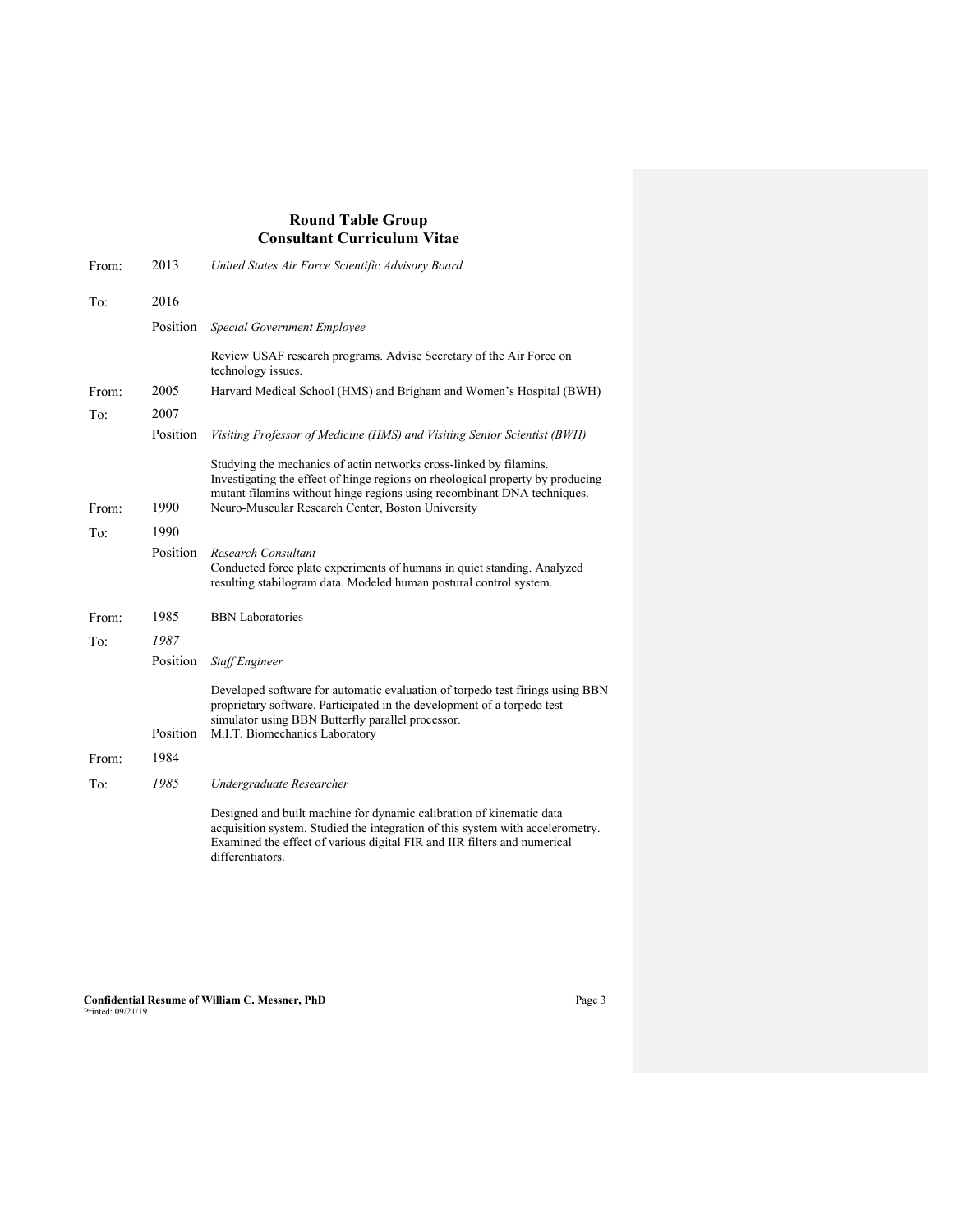# **Litigation Support Experience**

(Note: Those entries marked with \* indicate testimony by trial, hearing or deposition in the last 5 years. The retaining party is underlined.)

| Date: 2019                                                                 |                 | Pillsbury Winthrop Shaw and Pittman<br>Sleep Number Corporation v. American National Manufacturing Corporation<br>Patent Infringement<br>Active |        |
|----------------------------------------------------------------------------|-----------------|-------------------------------------------------------------------------------------------------------------------------------------------------|--------|
|                                                                            | Date: 2017-2018 | Goodwin Procter<br>Varidesk v. Joint Respondents<br>Patent Infringement<br>Inactive                                                             |        |
|                                                                            | Date: 2017-2018 | Greenberg Traurig and Pillsbury Winthrop Shaw and Pittman<br>iRobot v. Joint Respondents<br>Patent Infringement<br>Inactive                     |        |
|                                                                            | Date: 2016-2018 | <b>Baker Botts</b><br><b>Fujifilm Corporation v. Sony Corporation</b><br>Patent Infringement<br>Inactive                                        |        |
| Date: 2016                                                                 |                 | Fish and Richardson<br>Diebold v.Nautilus<br>Patent Infringement<br>Inactive                                                                    |        |
|                                                                            | Date: 2015-2016 | Banie and Ishimoto Name<br>Luxe Link LLC v. Alexx, Inc,<br>Patent Infringement<br>Inactive                                                      |        |
| Date: 2015                                                                 |                 | Orrick Herrington and Sutcliffe<br><b>Research Corporation v. Oracle Corporation</b><br>Patent Infringement<br>Inactive                         |        |
|                                                                            | Date: 2014-2015 | Wilmer Hale<br><b>Advanced Research Corporation v. Oracle Corporation</b><br>Patent Infringement<br>Inactive                                    |        |
|                                                                            | Date: 2014-2016 | Schnelker, Rassi, and McConnell                                                                                                                 |        |
| <b>Confidential Resume of William C. Messner, PhD</b><br>Printed: 09/21/19 |                 |                                                                                                                                                 | Page 4 |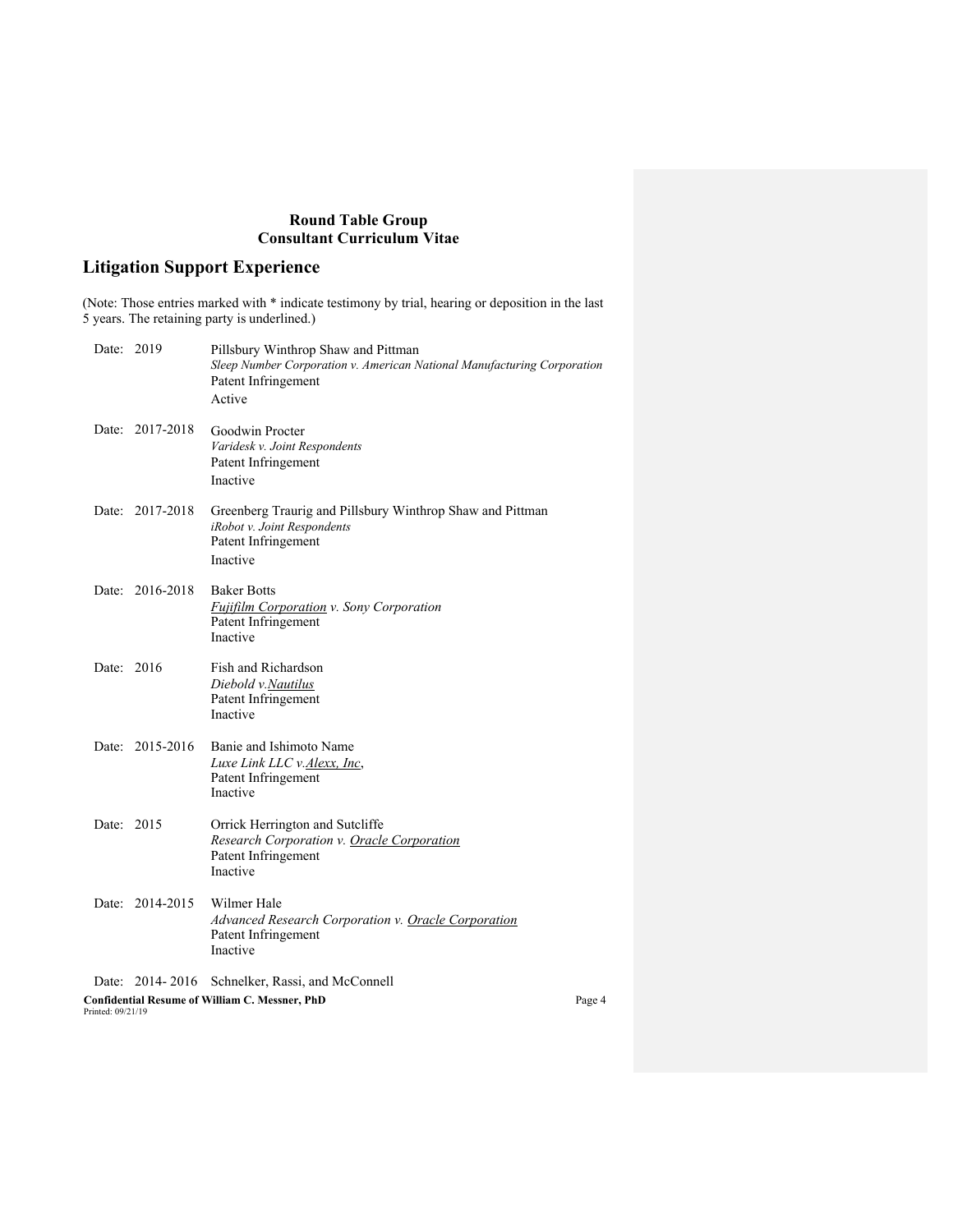|                   |                 | Open Systems Technologies v. TransGuard Insurance Company of<br>America, Champagne Logisticsand University Moving and Storage<br>Company<br>Patent Infringement<br>Inactive |  |
|-------------------|-----------------|-----------------------------------------------------------------------------------------------------------------------------------------------------------------------------|--|
|                   | Date: 2009-2010 | Zuber and Taillieu<br>Guzik Technical Enterprises v. Western Digital Corporation<br>Patent Infringement<br>Inactive                                                         |  |
| Date: 2009        |                 | WilmerHale<br>Guzik Technical Enterprises v. Western Digital Corporation<br>Personal Innury<br>Inactive                                                                     |  |
| Date: 2007        |                 | Fennemore Craig<br>Braun Corp. v. <u>Vantage Mobility International</u><br>Patent Infringement<br>Inactive                                                                  |  |
| Date: 2007        |                 | WilmerHale<br>Braun Corp. v. <u>Honda Corp</u><br>Patent Infringement<br>Inactive                                                                                           |  |
|                   | Date: 2005-2006 | Hennigan, Bennett, and Dorman<br>Universal City Development Partners, Ltd. v. Ride and Show<br>Engineering, Inc.<br>Patent Infringement<br>Inactive                         |  |
|                   | Date: 2004-2006 | Fish and Richardson<br>Seagate Technology LLC v. Cornice, Inc.<br>Patent Infringement<br>Inactive                                                                           |  |
|                   | Date: 2002-2012 | McDermott, Will, and Emery<br>Convolve, Inc. and the Massachusetts Institute of Technology v. Compaq<br>Computer Corp and Seagate Technology, LLC<br>Patent Infringement    |  |
| Printed: 09/21/19 |                 | <b>Confidential Resume of William C. Messner, PhD</b><br>Page 5                                                                                                             |  |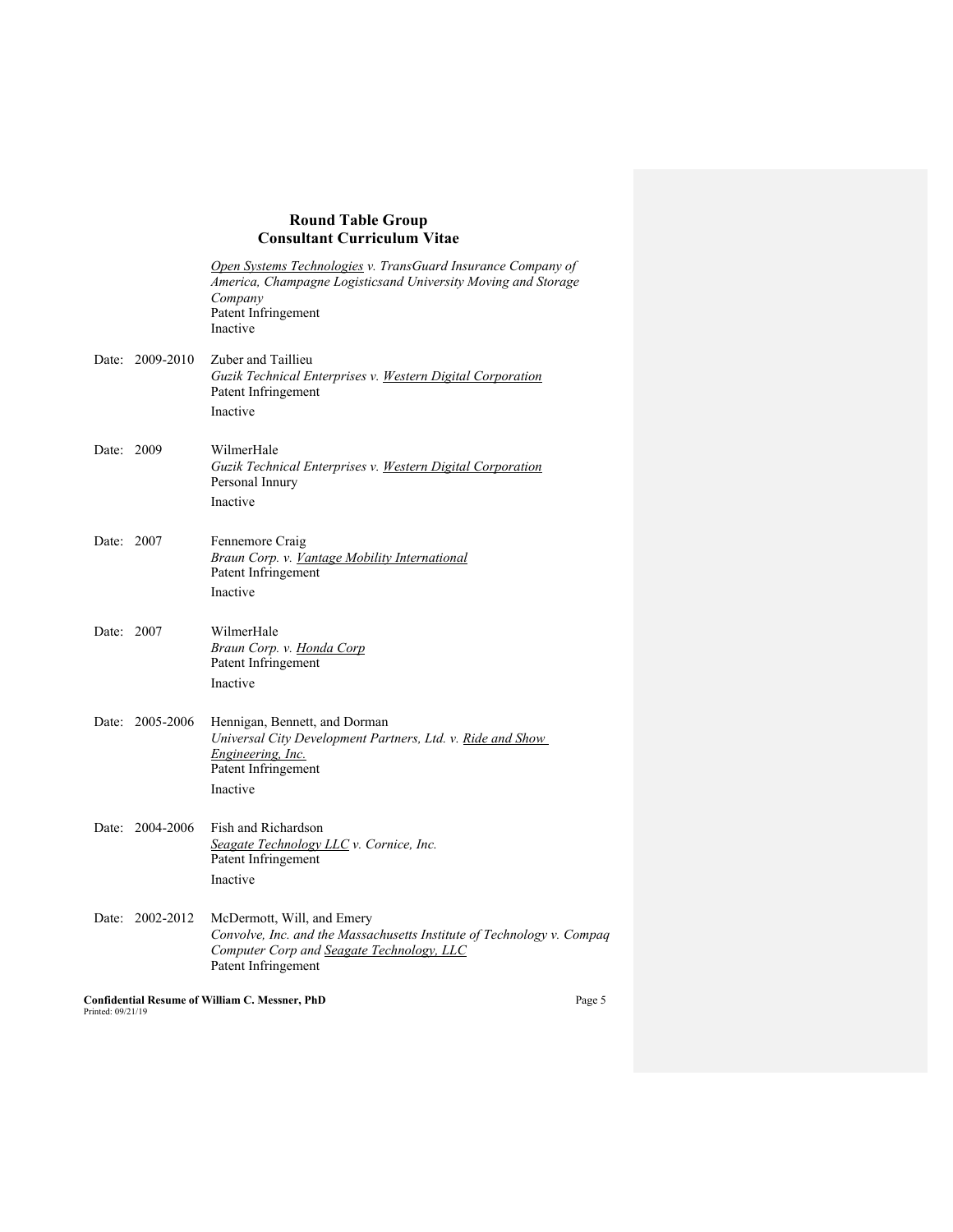Inactive

| Date: | 2001-2002 | Faegre and Benson<br>Hutchinson Technology, Inc. v. Magnecomp Group et al. and                                                           |
|-------|-----------|------------------------------------------------------------------------------------------------------------------------------------------|
|       |           | Magnecomp Group v. Hutchinson Technology, Inc.<br>Patent Infringement                                                                    |
|       |           | Inactive                                                                                                                                 |
| Date: | 2001      | Hale and Dorr                                                                                                                            |
|       |           | Iomega Corp. v. Castlewood Systems, Inc.<br>Patent Infringement                                                                          |
|       |           | Inactive                                                                                                                                 |
| Date: | 2000-2002 | Orrick, Herrington, and Sutcliffe<br>Convolve, Inc. and Massachusetts Institute of Technology v. Compaq                                  |
|       |           | Computer Corp and Seagate Technology, LLC<br>Patent Infringement and Trade Secret                                                        |
|       |           | Inactive                                                                                                                                 |
| Date: | 2000-2001 | Webb, Ziesenheim, Logsdon, Orkin, and Hanson, P.C.<br>Sunrise Medical HHG Inc. v. AirSep Corp.<br>Patent Infringement                    |
|       |           | Inactive                                                                                                                                 |
| Date: | 1997      | Western Digital Corporation<br>Taught course on multi-input control for disk drives                                                      |
| Date: | 1997      | Morgan, Lewis, and Bockius<br>Provided advice on a patent infringement case.                                                             |
| Date: | 1996      | <b>Applied Concepts</b><br>Provided mechanical designs for advanced gripping tool development.                                           |
| Date: | 1996      | Samsung Advanced Institute of Technology<br>Presented research on disk drive servos. Advised engineers on future<br>research directions. |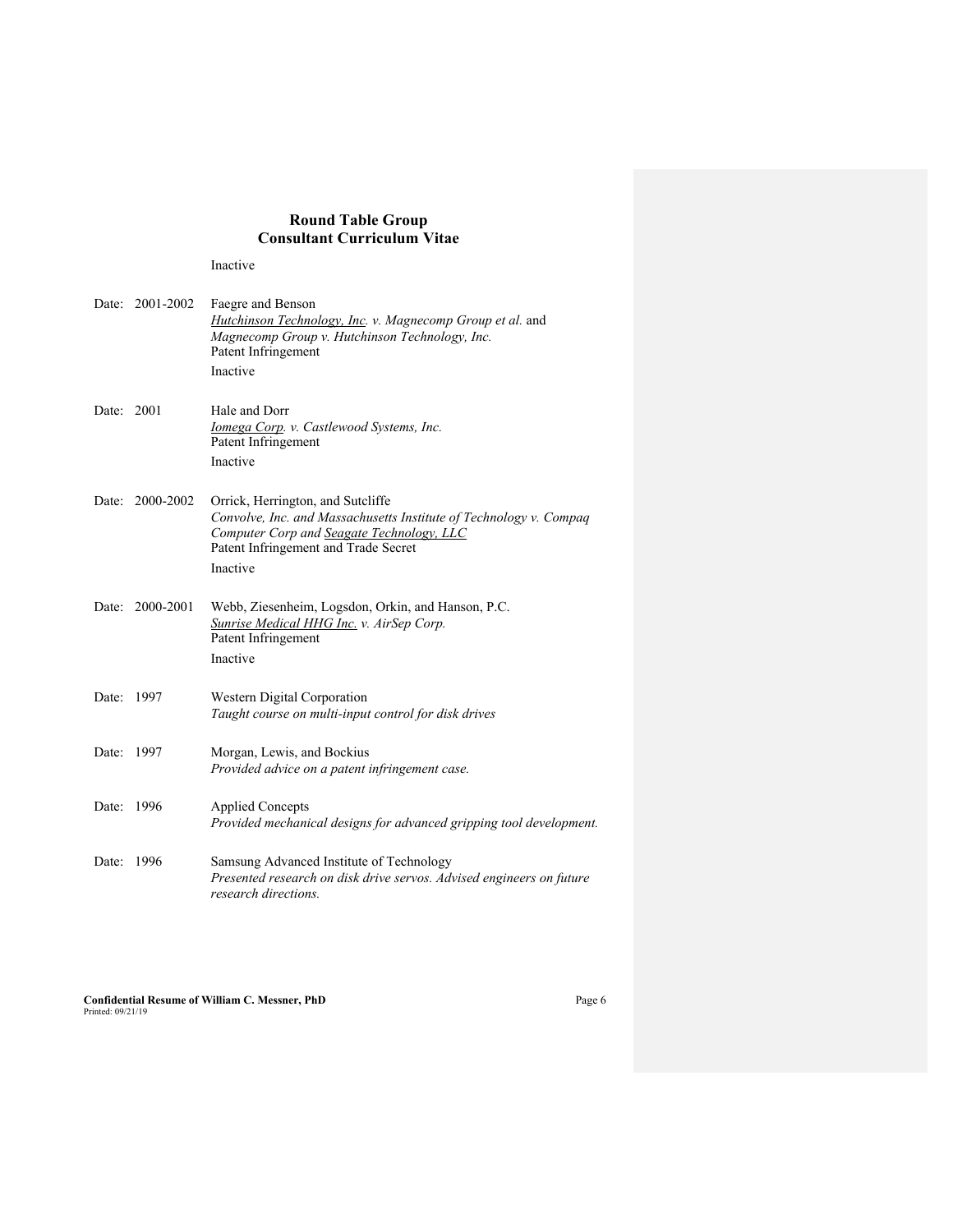Date: 1992 Chemical Engineering Laboratory, Institute of Physical and Chemical Research (RIKEN) *Visiting Researcher. Developed program for determining the turn trajectory of a mobile robot with steering from a reference path of* 

*connected straight-line segments.*

# Education

| Year College/University                    |
|--------------------------------------------|
| 1992 University of California, Berkeley    |
| 1989 University of California, Berkeley    |
| 1985 Massachusetts Institute of Technology |
| Cambridge                                  |

**Additional Professional Experience:**

#### **Honors**

- Tufts Multicultural Service Award, 2019
- Tufts ASME Student Chapter Faculty Appreciation Award, 2016
- Bridge to Engineering Success at Tufts (BEST) Faculty Appreciation Award, 2015 John R. Beaver Professor of Mechanical Engineering, Tufts University, 2012
- CMU Mechanical Engineering Senior Class Professor of the Year 2000, 2003, 2005, 2008, 2011 Benjamin Richard Teare Award Teaching of the Carnegie Mellon College of Engineering, 2009 Ruth L. Kirschstein National Research Service Award Fellowship of National Heart, Lung and Blood Institute, 2006.
- Amesbury High School Hall of Honor, 2004 Senior Member IEEE, 2004
- Fellow of the American Association for the Advancement of Science, 2003 Fellow of the American Society of Mechanical Engineers, 2003
- Education Award of the Dynamic Systems and Controls Division of the American Society of Mechanical Engineers, 2003
- Best Paper Finalist, IEEE International Conference on Robotics and Automation, 2003 Theodore Ahrens Development Chair in Mechanical Engineering, 2000
- National Academy of Engineering, Frontiers of Engineering participant, 1999
- EDUCOM Medal for improving the undergraduate educational experience through the use of information technology, 1997
- Best Paper Finalist, IEEE International Conference on Robotics and Automation, 1997 George Tallman Ladd Award for Excellence in Research, 1996
- National Science Foundation Summer Institute in Japan, 1992 IBM Fellowship, 1991-1992

**Confidential Resume of William C. Messner, PhD** Page 7 Printed: 09/21/19

Degree Ph.D., Mechanical Engineering M.S., Mechanical Engineering B.S., Mathematics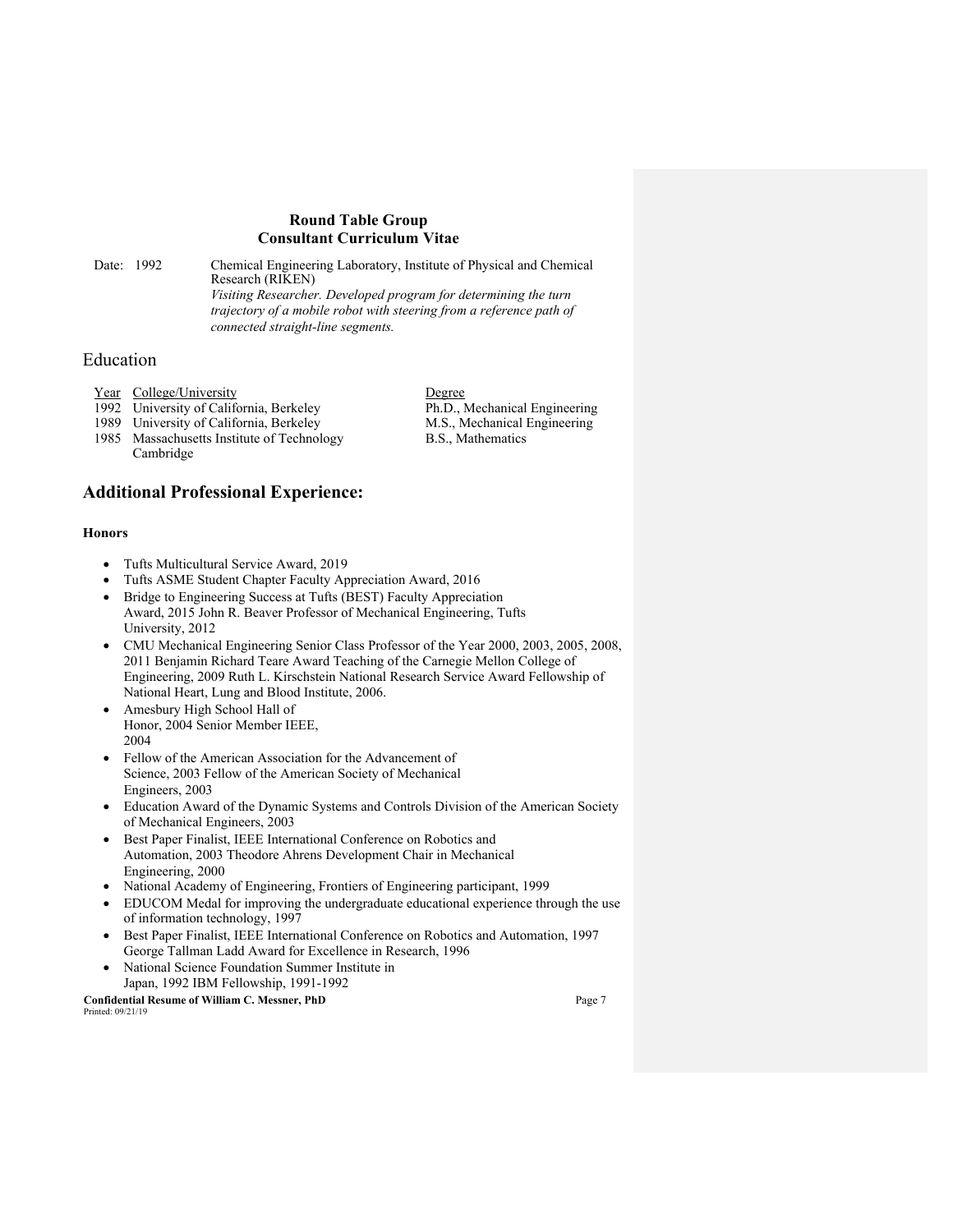- University of California Regents Fellowship, 1987-1988
- Wunsch Foundation Award for Excellence in Undergraduate Research, 1985 Finalist in MIT 2.70 Introduction to Design Contest, 1983

#### **Professional Associations and Offices**

- Tau Beta Pi Sigma Xi
- Phi Beta Kappa
- American Association for the Advancement of Science Institute of Electrical and Electronic Engineers American Society of Mechanical Engineers
- American Society of Engineering Educators
- Founder of Mechanical Engineering Graduate Student Council, U.C. Berkeley Secretary, MIT Class of 1985 (1990-2000)
- Captain, MIT Swim Team 1984-85

#### **Invited Seminars**

1. "Elements of Effectiveness: My Experience Teaching Controls," ASME International Mechanical Engineering Education Leadership Summit, New Orleans, LA 20-23 March 2019.

2. "Mouse Knee Joint-In-Motion Culture System for Osteoarthritis Research--Design, Capabilities, and Experimental Result," Carnegie Mellon University, Pittsburgh, PA, 27 October 2017.

3. "Bring on the Driverless Car," Northeastern University, Boston, MA, 18 October 2016, and Osher Lifelong Learning Institute, Medford, MA, 19 September 2016.

4. Renssalear Polytechnic Institute—Leaders in Engineering, Troy, NY, 4 September 2013.

5. "The Celebrated Developing Frog of Allegheny County," Tufts University, Medford, MA March 2012, Oregon State University, 24 March 2014, Pennsylvania State University, State College, PA, 22 April 2014,

6. "Loop Shaping in the 21st Century," Advanced Storage Technology Consortium, Santa Clara, CA, 19 Oct 2011.

7. "Survey of Servo Research at DSSC: Actuation, Sensing, and Controller Design," Advanced Storage Technology Consortium, Santa Clara, CA, 31 Jan 2011.

8. "Loop-shaping Controller Design with the RBode Plot." Presented at Western Digital Corporation 16 August 2010, at the University of California at Berkeley Department of Mechanical Engineering, 17 August 2010, and UC San Diego 19 November 2010.

**Confidential Resume of William C. Messner, PhD** Page 8 Printed: 09/21/19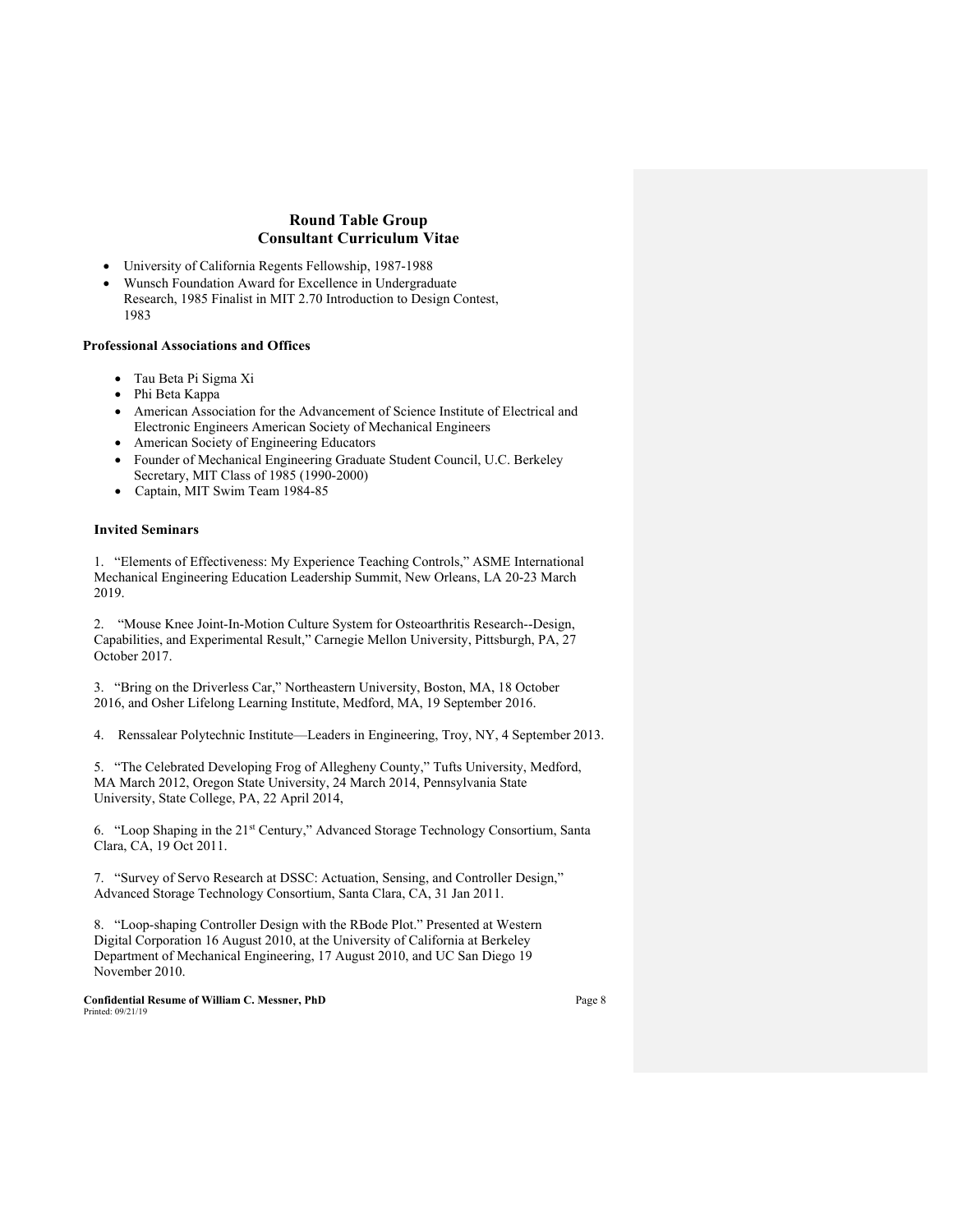9. "Microfluidics for Investigation of Spatiotemporal Dynamics in Biological Systems." Presented at the University of Michigan Department of Mechanical Engineering, 22 January 2010 and at Harvard University School of Engineering and Applied Science, 2 April 2010.

10. "CMOS MEMS electrothermal rotary actuator for disk drives: performance and thermal analysis." Presented at the Workshop on Dynamics and Control of Micro and Nano-scale System, IBM Zurich, 10 December 2009.

11. "Simultaneous PES Generation, Timing Recovery, and Multi-track Read on Patterned Media: Concept and Performance." Presented at The Magnetic Recording Conference, Tuscaloosa, AL, 5-7 Oct 2009.

12. "Instrumentation for Biological Research." Presented at the Frontiers Session at the Dynamic Systems and Control Conference, 12 October 2009.

13. "Classical Control Revisited." Presented at the Massachusetts Institute of Technology Department of Mechanical Engineering, 7 November 2008.

14. "Classical Control Revisited." Presented at Western Digital Corporation, San Jose, CA, 25 Jun 2008; Samsung Corporation, Suwon, Korea, 8 Jul 2008; Hitachi Central Research Laboratories, Fujisawa, Japan, 9 Jul 2008; Fujitsu Laboratories, Ltd, Atsugi, Japan, 10 Jul 2008.

15. "Classical Control Revisited: Variations on a Theme," Plenary presentation, Advanced Motion Control Conference, Trento, Italy, 28 March 2008. 16. "A Taste of Controls," Department of Mechanical and Aerospace Engineering, State University of New York at Buffalo, Buffalo, NY, 8 Feb 2008.

17. "CMOS MEMS Electrothermal Actuator for Skew Compensation," *International Storage Technology Symposium*, Kalamata, Greece, 21 June 2007.

18. "Rheology Background for Biologists," Harvard University, Cambridge, MA, 5 June 2007.

19. "Disk Drives: History, Technology, and Trends," Eminent Speaker Series, Charles L. Brown Department of Electrical and Computer Engineering, University of Virginia, Charlottesville,VA 23 March 2007.

20. "PES Driven Equalization," *The Magnetic Recording Conference*, Carnegie Mellon University, Pittsburgh, PA, 7-9 August 2006 with Jian-gang Zhu, Vijayakumar Bhagavatula, Jin Xie, and Mark Lin.

21. "The Advanced Distributed Manipulation System," University of Colorado, Boulder, 27 February 2006.

**Confidential Resume of William C. Messner, PhD** Page 9 Printed: 09/21/19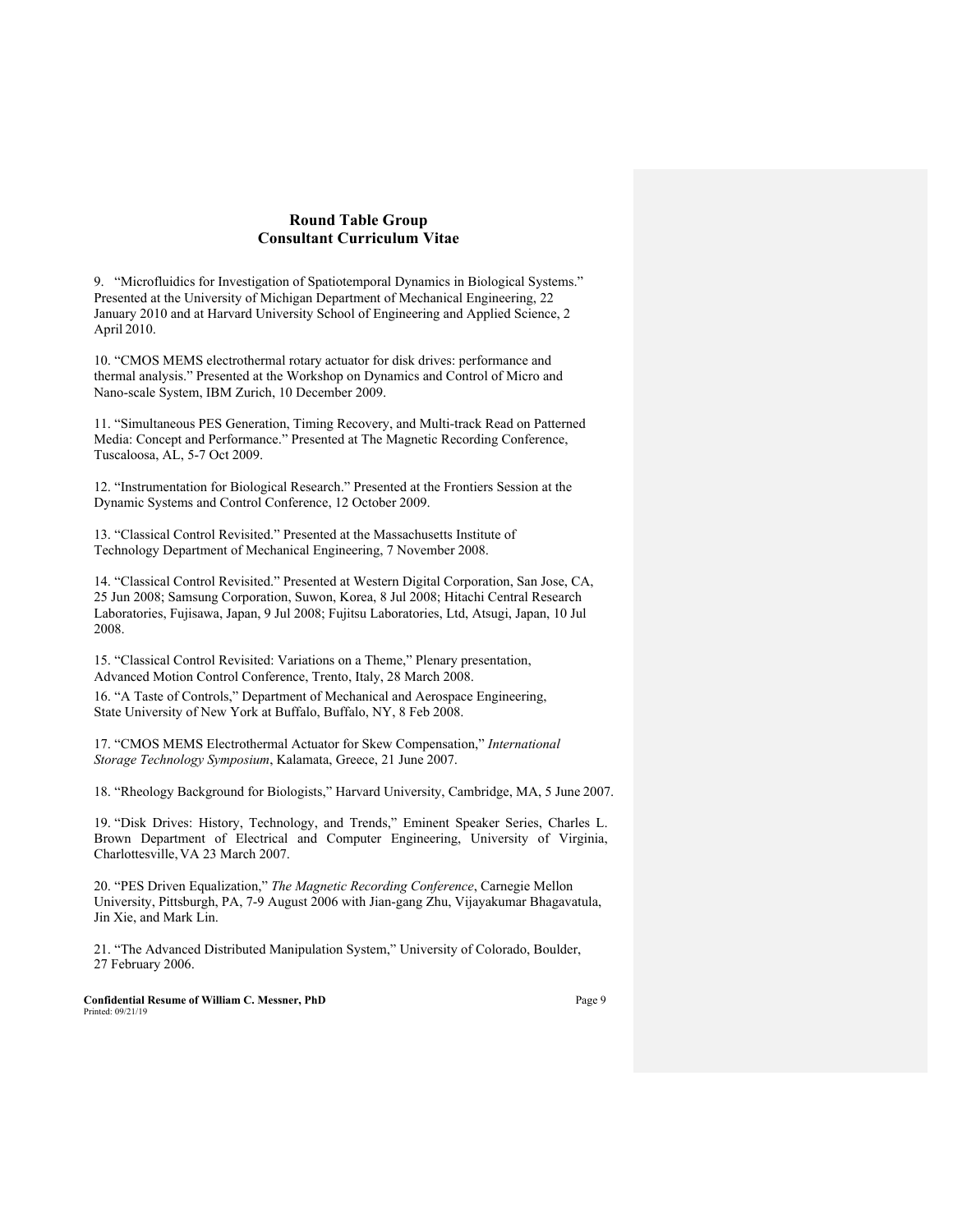22. "Robotic Desert Racing with the Red Team," University of Trento, Italy, 28 June 2005.

23. "How Did We Get Here? A Brief History of Nanotechnology," *SAE Inner Values Symposium—Nanotechnology for the Automotive Industry,* Carnegie Mellon University, 11-12 May 2004.

24. "PES Driven Equalization and Other Provocative Ideas," *Lake Arrowhead Interactive Workshop on Data Storage*, UCLA Lake Arrowhead Conference Center, Lake Arrowhead, CA, 7-10 December 2003.

25. "Modeling and Control for Robotic Helicopters," University of Illinois Urbana Champaign, 4 February 2003.

26. "Servo Patterns and Patterned Media for Servo" and "An Introduction for Tracking Control for Tape Drives," *2001 Information Storage Technology Symposium*, Kalamata, Greece, 2-7 September 2001.

27. "Patterned Media for Servo," *Patterned Media Workshop*, University of Alabama, Tuscaloosa, AL, 15 November 2000."

28. "Robust Controller Design for Tape Transport Servo," *Information Storage and Processing Systems Conference,* Santa Clara, CA, 21 June 2000.

29. "Disk Drive Technology and Two-Stage Actuator Control," University of Michigan, Ann Arbor, MI, 11 February 2000; Massachusetts Institute of Technology, Cambridge, MA, 21 April 2000; Cornell University, Ithaca, NY, 4 May 2000.

30. "Control Schemes for Pivot Bearing Nonlinearities and Microactuator Control", *Information Processing and Storage Symposium,* Santa Clara, CA, 28 June 1999.

31. "Servo: Challenges and Opportunities on the Path to 100 Gbits/in2", *IDEMA High TPI Symposium,* Minneapolis, MN, 2 June 1999.

32. "The Modular Distributed Manipulator System", Department of Mechanical Engineering, University of Illinois, Urbana-Champaign, 21 April 1999; Ohio State University, 19 November 1999; Clemson University, 3 December 1999.

33. "Piezoelectric Microactuator and Control", Interactive Workshop on Data Storage, Lake Arrowhead CA, 7 December 1998.

34. "Controller Design for Dual-Input/Single-Output Systems", Western Digital Corporation, 20 November 1998.

35. "Servo: Progress and Challenges on the Path to 100 Gbits/in2, " *Information Storage Technology Symposium*, Kalamata, Greece, 7 September 1998.

**Confidential Resume of William C. Messner, PhD** Page 10 Printed: 09/21/19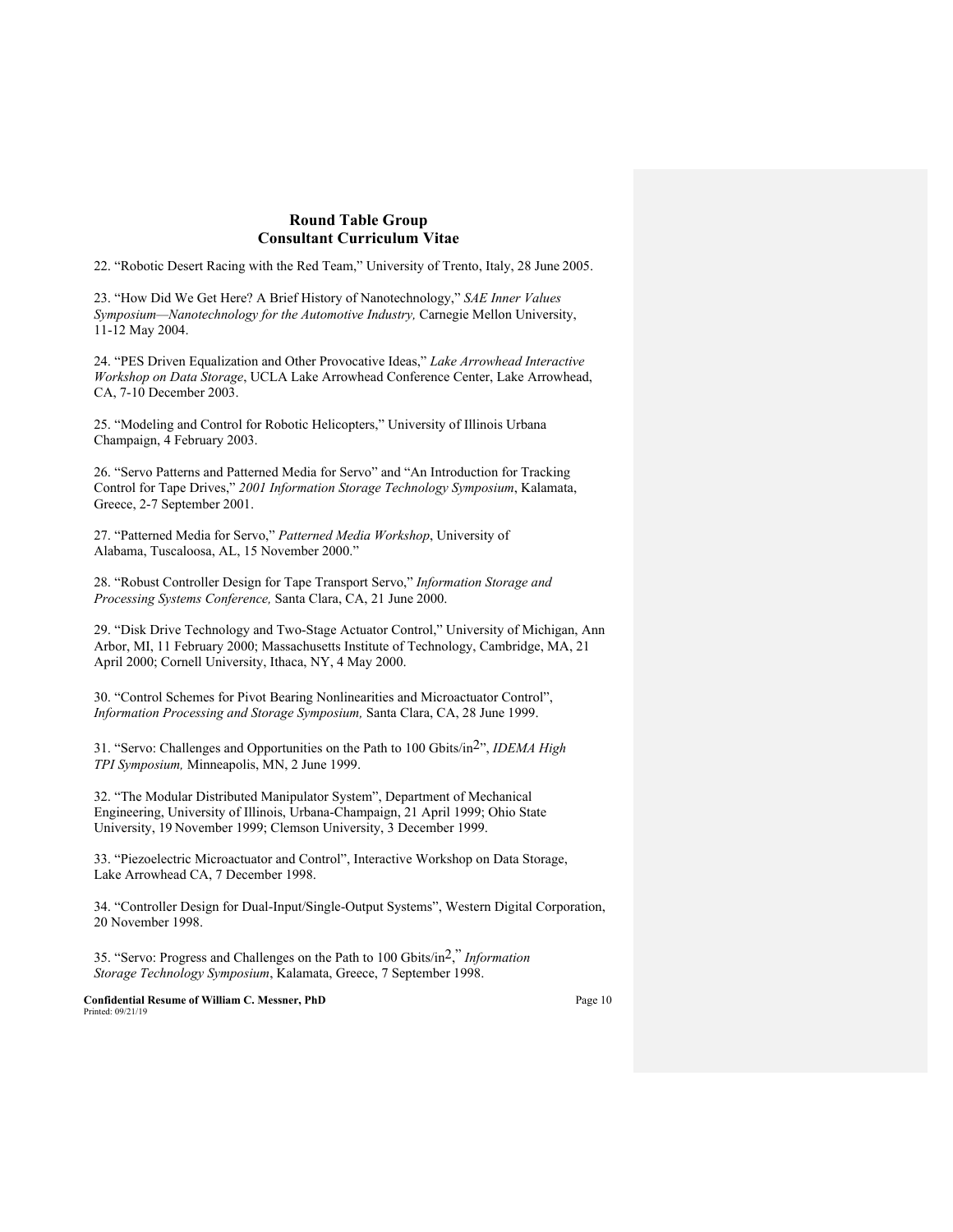36. "Parcel Manipulation and Dynamics: The Virtual Vehicle," Department of Mechanical Engineering, University of California, Berkeley, 23 January 1998.

37. "Controls Tutorials for MATLAB," Department of Mechanical Engineering, University of California, Berkeley, 23 January 1998.

38. "Tape Tracking Research at DSSC," Quantum Corporation, Shrewsbury, MA, 6 November 1997.

39. "Time Optimal Feedforward Algorithms for Disk Drives," Quantum Corporation, Shrewsbury, MA, 6 November 1997.

40. "The Virtual Vehicle," Department of Mechanical Engineering, University of California, San Diego, 14 August 1997.

41. "Controls Research at the Carnegie Mellon Data Storage Systems Center," University of California, San Diego, 20 May 1997.

42. "Bias in Disk Drive Rotary Actuators: Characterization, Prediction, and Compensation," Samsung Advanced Institute of Technology*,* Suwon, Korea, 17 June 1996.

43. "Control System Challenges to Achieving 10-100 Gbits/in2, " *Information Storage Technology Symposium*, Kalamata, Greece, September 1995 and University of Pittsburgh, 15 October 1996.

44. "Learning Control Using Integral Transforms," University of Michigan, 24 March 1995.

45. "Recent Research and Open Issues in Control for Disk Drives," Magnetic Technology Center, National University of Singapore, December 1994.

46. "Friction in Disk Drive Rotary Actuator Ball Bearings," Seagate Technologies, Scotts Valley, CA, 6 January 1995; IBM, San Jose, CA, 21 December, 1994; HP-Labs, Palo Alto, CA, 20 December.

47. "Comparison of Repetitive Control Algorithms", Precision Engineering Program, University of North Carolina at Charlotte, March 1993.

**Confidential Resume of William C. Messner, PhD** Page 11 Printed: 09/21/19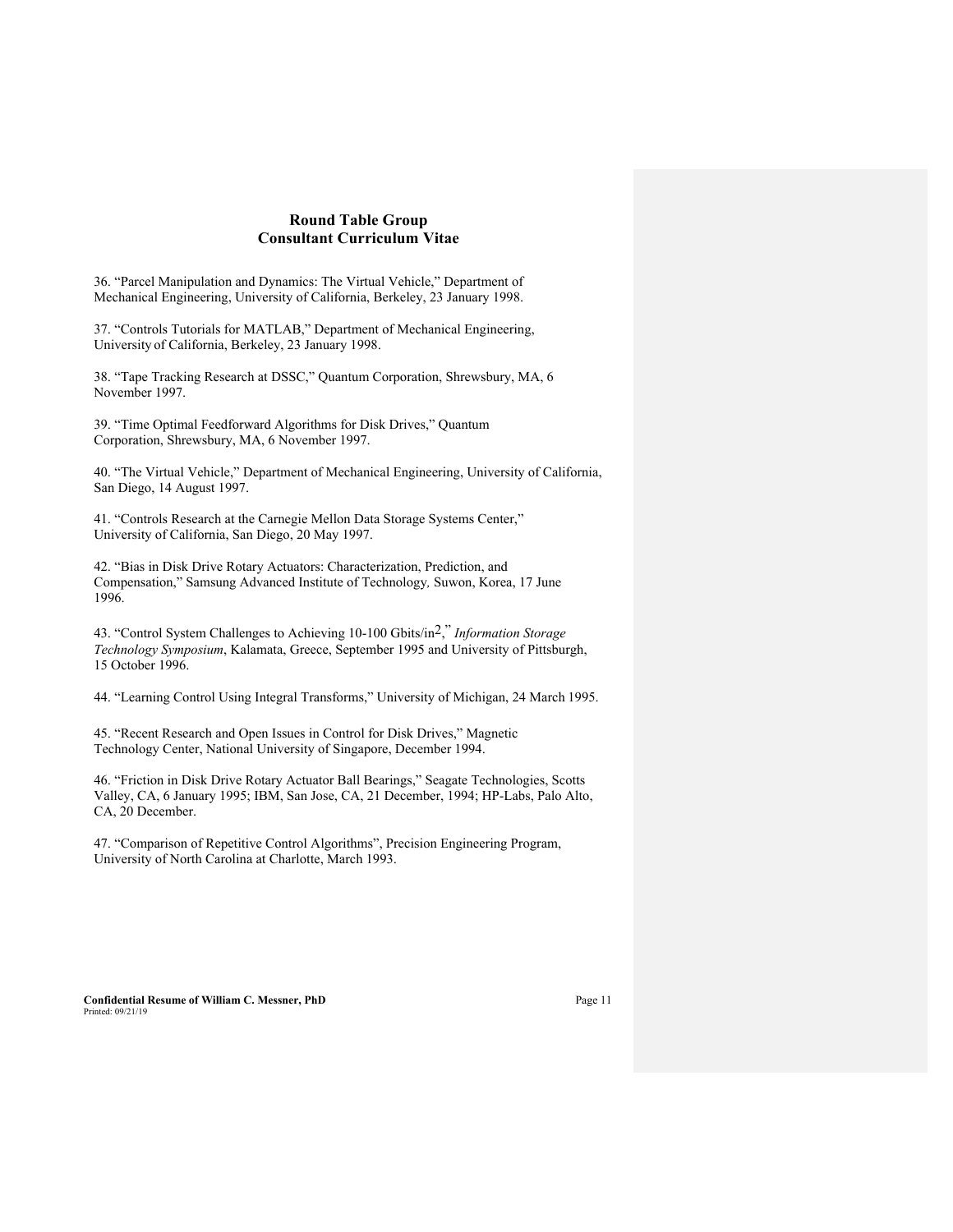#### **Panels**

1. "Automation and the future of work." Tufts University, 20 April 2017.

#### **Media Appearances**

1. "Professor William Messner on electric car tenchology" CCTV America, interview with Phillip Yin. 1 Dec 2015. https://www.youtube.com/watch?v=fn2nYDqEt-4

2. "Professor William Messner on the market for self-driving cars," CCTV America. 20 Oct 2016. https://www.youtube.com/watch?v=9IhbiaVVH\_4

3. "William Messner on self driving car safety," CCTV America, interview with Karina Huber. 27 Sep 2016. https://www.youtube.com/watch?v=OcS2l9vUE-Q

4. "William Messner on the future of Tesla cars," CCTV America, interview with Karina Huber. 20 Oct 2016. https://www.youtube.com/watch?v=03V3UPwzsrU

#### **Patents**

- 1. "Two Dimensional Electro-optic Beam Scanner" with T. E. Schlesinger and D. Stancil. US Patent 6,480,323 issued on 12 November 2002.
- 2. "Frequency Modulation Pattern for Position Error Signal Generation for Disk Drives" with Xiangdong Lin and Jian-Gang Zhu. US Patent 6,754,016 issued 22 June 2004.
- 3. "Simultaneous Bit Pattern Determination and Head Positional Information Detection on Patterned Media" with Vijayakumar Bhagavatula, James Bain, Hiroyuki Suzuki, Sheida Nabavi, U.S. Patent 7,948,708 issued 24 May 2011.
- 4. "Micromachined Electrothermal Rotary Actuator" with J.A. Bain and G.K. Fedder. US Patent 8,243,397 issued 14 August 2012.
- 5. "Systems and Methods for Magnetic Head Translation" with J.A. Bain US Patent 8,289,659 issued 16 Oct 2012.
- 6. "3D chemical pattern control in 2D fluidics devices" with Y.-T. Kim and P.R. LeDuc US Patent 8,695,618 B2 issued 15 April 2014.
- 7. "Fluid pressure regulator and related methods and systems" with Y.-T. Kim, B. Kuczenski, and P. LeDuc. US Patent 9,170,267 B2 issued 27 Oct 2015.
- 8. "Fluid pressure regulation systems and software" with Y.-T. Kim, B. Kuczenski, and P. LeDuc. US Patent 9,625,918 issued 18 April 2017.

**Confidential Resume of William C. Messner, PhD** Page 12 Printed: 09/21/19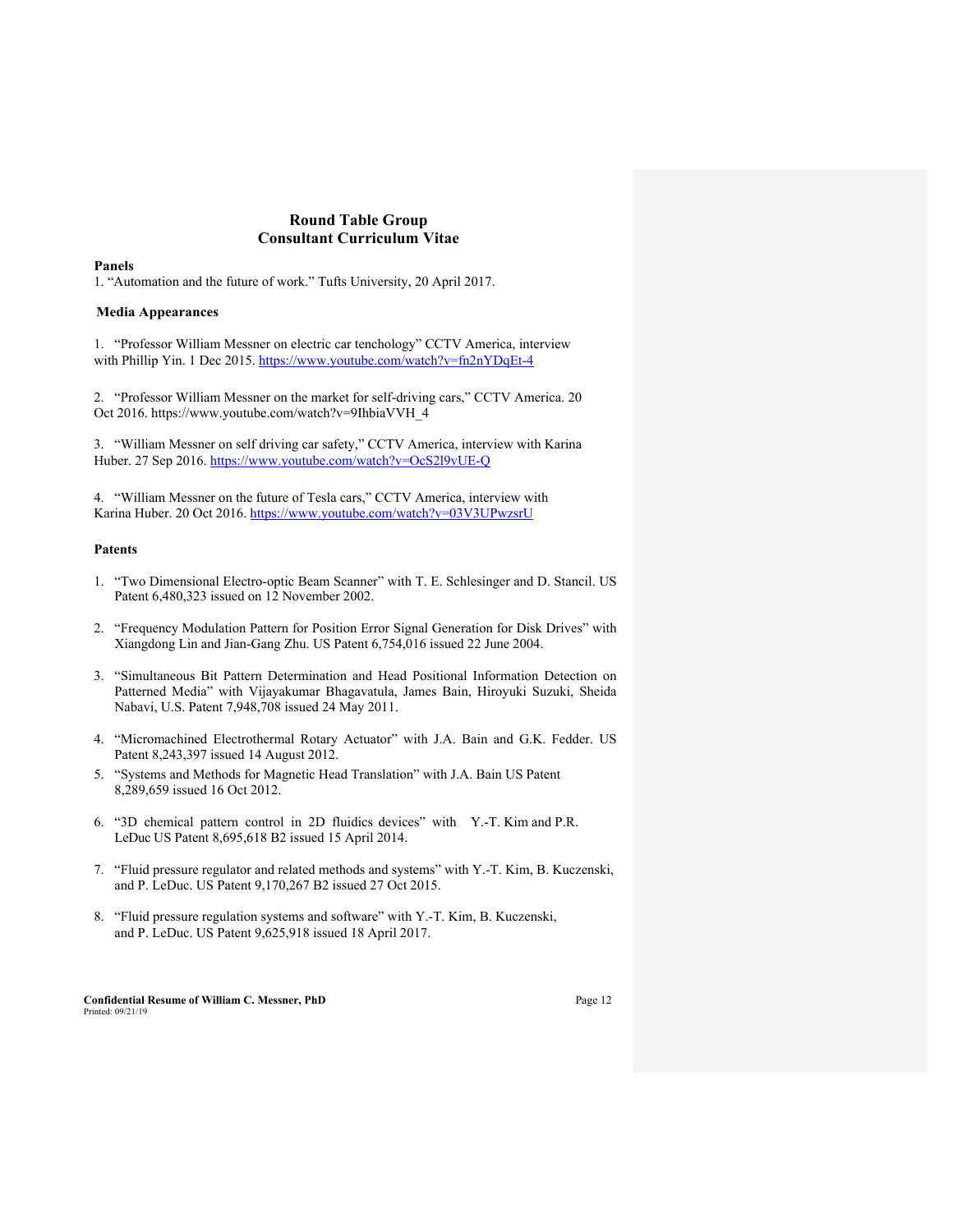### **EDUCATIONAL CONTRIBUTIONS**

- <sup>•</sup> Control Tutorials for M<sub>ATLAB</sub>™and Simulink<sup>™</sup>, with Professor Dawn Tilbury, University<br>of Michigan, and Rick Hill at University of Detroit, Mercy of Michigan, and Rick Hill at University of Detroit, Mercy *http://control.me.cmu.edu/CTMS* These are multi-media, highly interconnected, "learn-bydoing" tutorials for learning to analyze and design control systems using the popular  $M_{ATLAB}$ <sup>TM</sup> software package. (This site is the top ranked result of search on "control tutorial" in Google or Bing.)
- "Modeling Tutorials for  $M_{ATLAB}^T$  and Simulink<sup>™</sup>" with Ian Tseng and Dawn Tilbury. Web- based tutorials for modeling dynamic systems with  $M_{ATLAB}^{TM}$  and Simulink<sup>™</sup>.
- "Loop Shaping in the 21st Century" with Takenori Atsumi, a workshop held at the American Controls Conference in San Francisco, CA 29 Jun – 1 Jul 2011.
- "Loop Shaping in the 21st Century" with Takenori Atsumi, a workshop held at the American Controls Conference in Boston, MA 6-8 Jul 2016.
- "Motors, Generators, Metal, and Magnets: Hands-on Introduction to Electromagnetism for Ages 9 and Up" Various venues, summer 2019.

# **SELECTED GRANTS AND CONTRACTS**

#### **Principal Investigator**

- "Collaborative Research: Long Term Spatiotemporal Control to Investigate Dynamics in Xenopus Laevis Embryonic Development," National Science Foundation, \$505,146, 1 Sep 2011 - 31 Aug 2014.
- "Nonlinear Control and Modeling of Smart Valves," Office of Naval Research, \$176,000, 1 Jan 2010 – 31 May 2012 (subcontract to Villanova).
- "Nonlinear Control and Modeling of Smart Valves," Office of Naval Research, \$187,500, 1 Jan 2008-31 Dec 2009 (subcontract to Villanova).
- "Research on Actively Controlled Tape Guides," Information Storage Industry Consortium,
- \$65,000, March 2008-February 2009.
- "CMOS MEMS Electrothermal Rotary Actuator for HDD Track Following and Skew Correction," Seagate Technology Research Center, \$50,000, 18 April 2007-17 April 2008.

**Confidential Resume of William C. Messner, PhD** Page 13 Printed: 09/21/19 • "Position Error Signal Generation for Patterned Media," Fujitsu Limited, \$50,000,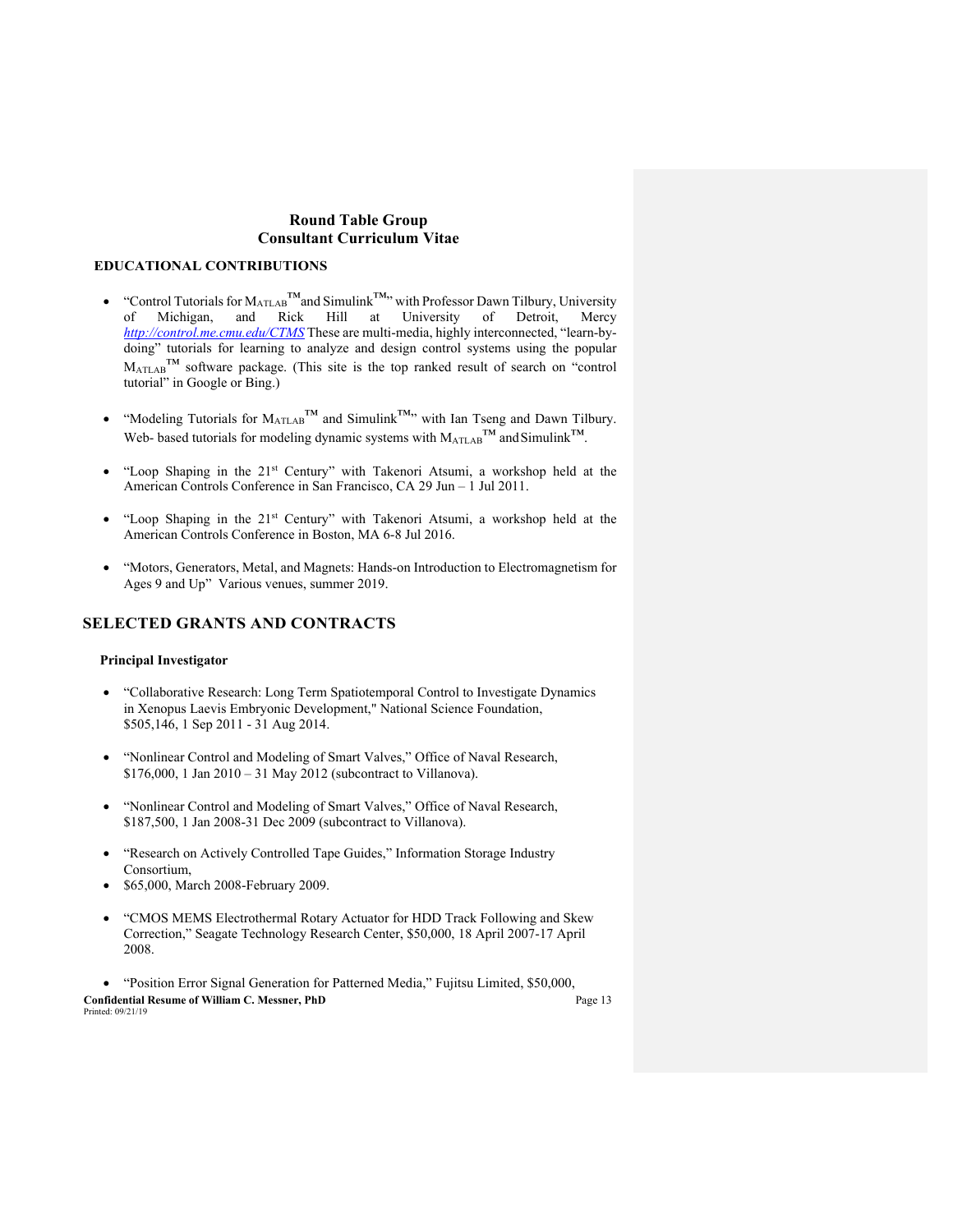December 2006-30 November 2007.

- "Microfluidic System for Spatiotemporal Investigations of Cellular Mechanics," National Science Foundation, \$249,877, 1 Sep 2006-31 Aug 2010.
- "Mechanics Actin Networks Cross-Linked by Filamins" National Research Service Award of the National Heart, Lung, and Blood Institute, \$45,277, 1 Mar 2006-28 Feb 2007.
- "Bearing Hysteresis Modeling and Compensation," Information Storage Industry Consortium,
- \$30,000, 1 Jan 2004—31 Dec 2005.
- "Hysteresis in Actuator Pivot Bearings," Information Storage Industry Consortium, \$30,000, 1 Jan 2004—31 Dec 2004.
- "Control for Active Tape Steering" Subcontract to Imation/NIST Advanced Technology Program: Multi-Terabyte Tape Sytems, \$400,000, 1 November 2002— 31 October 2006.
- "Integrated Modeling, Control, and Guidance for Full Envelope Flight of Robotic Helicopters" National Science Foundation, \$522,000, 1 September 2002—31 August 2006.
- "Human Robot Collaboration at the Miniature Scale", National Aeronautics and Space Administration, \$214,000, 1 March 2002—30 November 2002.
- "New Servo Patterns for Patterned Media," Information Storage Industry Consortium, \$45,000, 1 November 2002—31 October 2003.
- "Servo Patterns for Patterned Media," National Storage Industry Consortium, \$60,000, 1 February 2002—31 August 2002.
- "Servo Patterns for Patterned Media," National Storage Industry Consortium, \$30,000, 1 February 2001—31 January 2002.
- "Advanced Digital Control for High Capacity Disk Drives," National Science Foundation, National Science Foundation, \$300,569, 1 August 2000—31July 2004.
- "Patterned Media for Disk Drives," National Storage Industry Consortium, \$60,000, 15 January 1999—14 January 2000.
- "Modular Distributed Manipulator System", National Science Foundation, \$296,000, 1 September 1998 - August 2002

**Confidential Resume of William C. Messner, PhD** Page 14 Printed: 09/21/19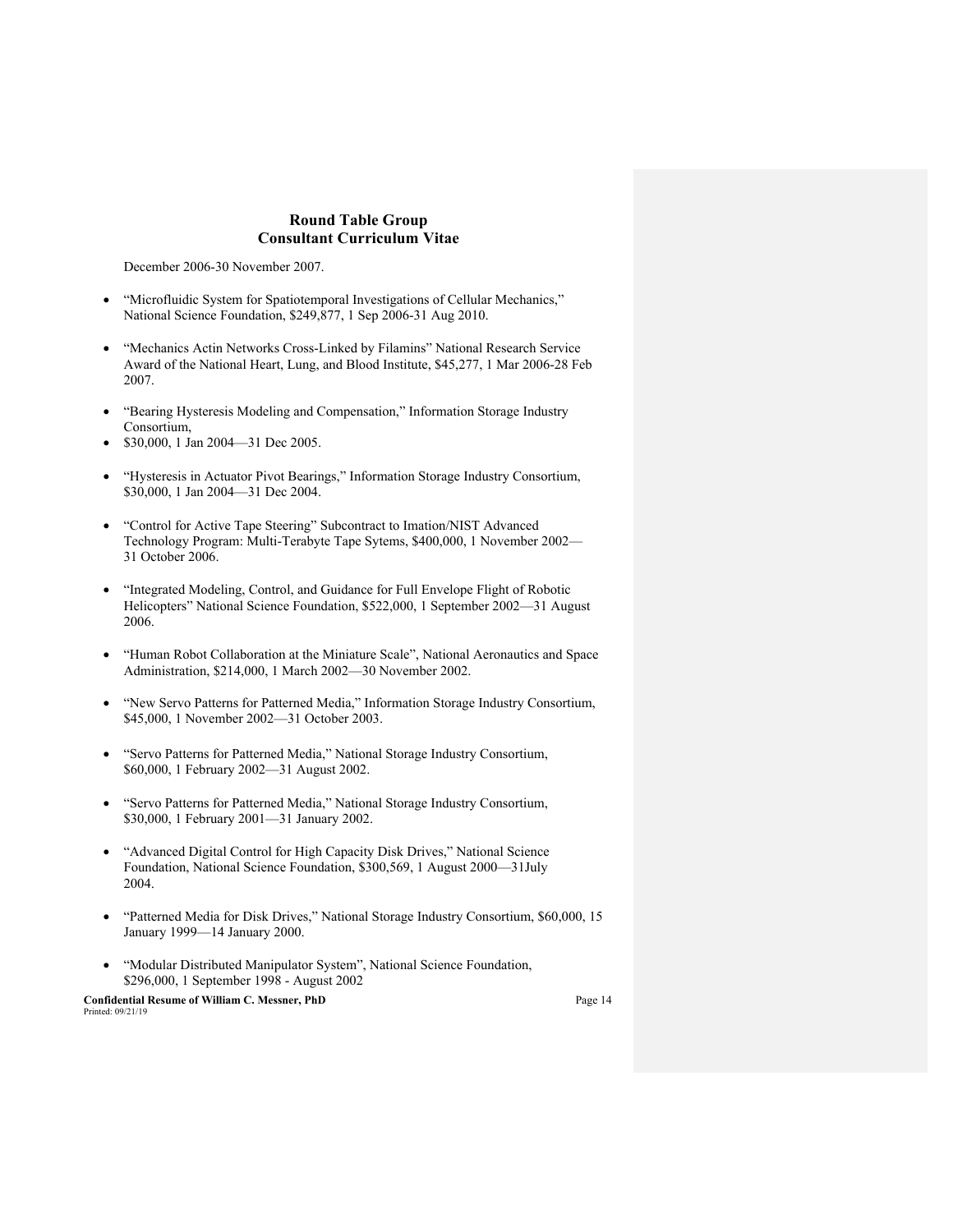- "Web-Assisted Experimentation: Enhancing Controls Education," National Science Foundation, \$162, 217, 1 August 1998 - 31 July 2000.
- "NSIC Head/Media Specification Testing," Data Storage Systems Center/National Storage Industry Consortium, \$26,500, May - October 1997.
- "Instrumented Suspension and Dual Stage Actuator Development," Data Storage Systems Center Sponsoring Affiliate: Hutchinson Technology Incorporated, \$275,000, April 1997 - March 2000.
- "Servo Control System Development for a High Speed Variable Data Rate Multimedia Tape Recorder," 3M/National Institute of Standards Advanced Technology Program Award (subcontract), \$441,501, October 1995-September 2000.
- "Laser Doppler Vibrometer and Dynamic Signal Analyzer for Bearing Dynamics Research," National Science Foundation Research Engineering Equipment Grant, \$55,073, May 1995- April 1996.
- "Friction Compensation in Disk Drive Rotary Actuator Ball Bearings," National Science Foundation Research Initiation Award, \$64,997, September 1994-August 1997.
- "Controls for Magnetic Tape, Magnetic Disk, and Optical Disk Drives," Carnegie Mellon Data Storage Systems Center, an NSF Engineering Research Center
	- o \$150,307, October 1999-September 2000.
	- o \$144,056, October 1998-September 1999.
	- o \$179,478, October 1997-September 1998.
	- o \$157,373, October 1996-September 1997.
	- o \$141,755, October 1995-September 1996.

### **Co-Principal Investigator**

- "Measuring and Applying Cognitive Load," United States Army Natick Soldier Research, Development and Engineering Center and Tufts Center for Applied Brain and Cognitive Sciences, \$70,000, September 2015 - September 2016.
- "Comprehensive Automation for Specialty Crops," US Department of Agriculture, \$5,900,000, 1 Oct 2008-30 Sep 2012 (investigator share \$422,400).
- "Controls Education Using  $M_{ATLAB}TM$ : Tutorials Using the World Wide Web," National Science Foundation, \$88,430, March 1996 - February 1998.

#### **Faculty Associate**

• "ITR: Synthetic Reality: Physically Rendering Dynamic 3D Objects from Programmable Matter," NSF, \$1,405,514, 1 September 2004 – 31 August 2009.

**Confidential Resume of William C. Messner, PhD** Page 15 Printed: 09/21/19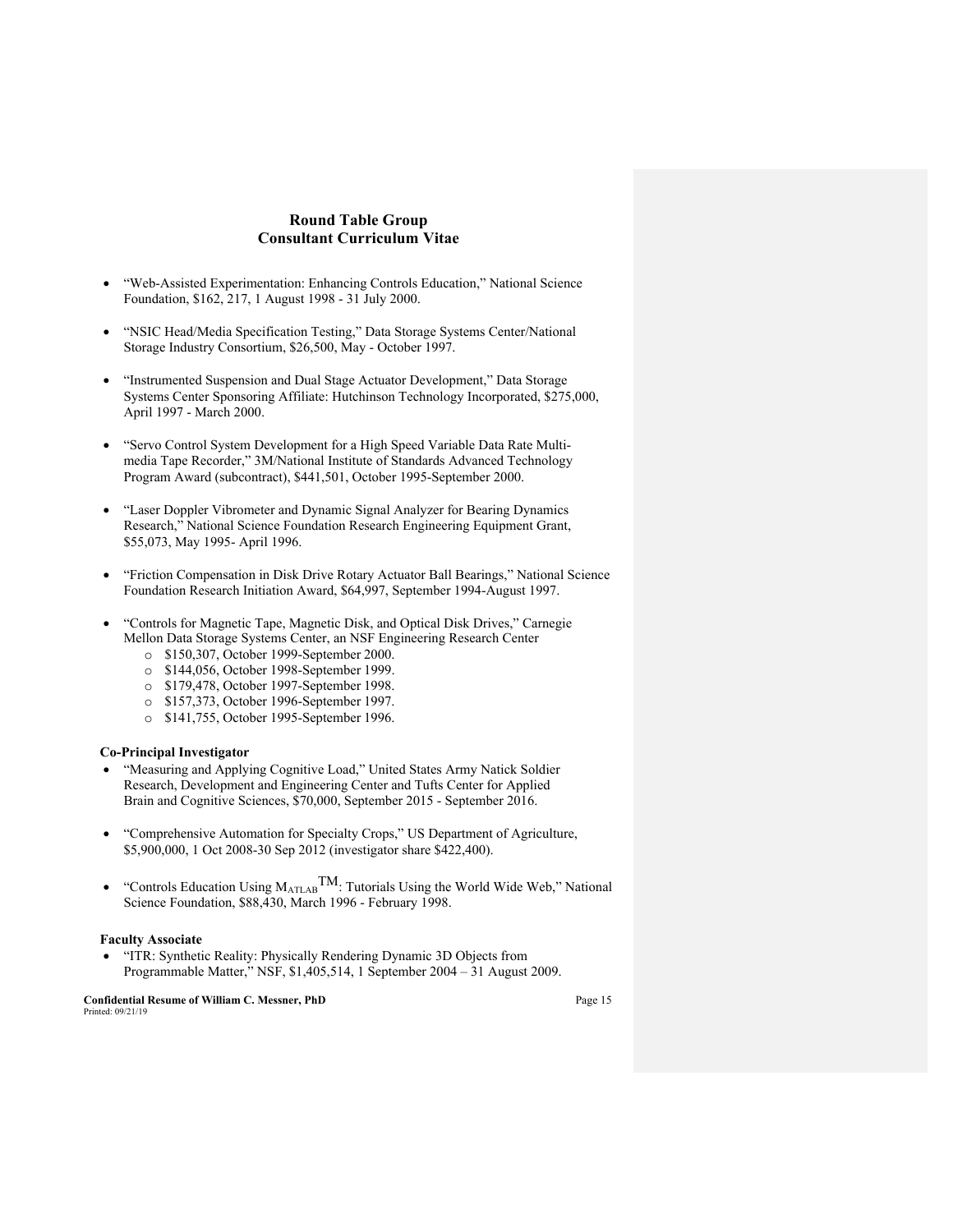- "Magnetic Tape Ultra-High Density Recording," DSSC/ARPA/NSIC, \$120,000, April 1993- March 1995.
- "Advanced Tracking for Magnetic Disk Drives," DSSC/ARPA/NSIC, \$118,000, April 1993- March 1995.

# **Publications**

#### **Books/Chapters in Books**

- 1. W. Messner, editor, *Autonomous Vehicles: Technologies that Matter*, SAE International, 2014.
- 2. J. Luntz, W. Messner, and H. Choset, "Discreteness Issues in Actuator Arrays", *Distributed Manipulation*, p. 103-26, K. Böhringer and H. Choset, editors, Kluwer Academic Publishers, 2000.
- 3. J. Luntz, W. Messner, H. Choset, "Velocity Field Design for the Modular Distributed Manipulator System," in *Robotics: The Algorithmic Perspective*, p. 35-48, P. Agarwal, L. Kavraki, and M. Mason, eds., A.K Peters, Natick, MA 1998.
- 4. W. Messner and D. Tilbury, "*Controls Tutorials for MATLAB™ and Simulink™: A Webbased Approach*," Addision-Wesley-Longman, 1998. Soft cover book with CD-ROM. This is a commercialization of the tutorials available for free on the World Wide Web. See education contributions.

#### **Journal Publications**

- 1. S. Rozen-Levy, W. Messner, and B. Trimmer, "The Design and Development of Branch Bot, a Branch-Crawling, Caterpillar-Inspired, Soft Robot*" International Journal of Robotics Research*, Article DOI: 10.1177/0278364919846358, 2 May 2019.
- 2. W. Crooks, G. Vukasin, M. O'Sullivan, W. Messner, C. Rogers, "Fin ray effect inspired soft robotic gripper: from the RoboSoft Grand Challenge toward optimization," *Frontiers in Robotics and AI*, 3 (2016): 70.
- 3. M. Hazar, Y. Kim, J. Song, P. LeDuc, L. Davidson, and W. Messner, "3D bioetching of a complex composite-like embryonic tissue, *Lab on a Chip*, 2015, 15, 3293 - 3299, DOI: 10.1039/C5LC00530B, 3 Jul 2015.
- 4. L. González, W. Ruder, A. Mitchell, W. Messner, P. LeDuc, "Sudden motility reversal indicates sensing of magnetic field gradients in Magnetospirillum magneticum AMB-1 strain." *The ISME journal*, (published) 9(6), 1 Jun 2015, 1399- 1409.

**Confidential Resume of William C. Messner, PhD** Page 16 Printed: 09/21/19 5. Y. Kim, M. Hazar, D. Vijayraghavan, J. Song, T. Jackson, S. Joshi, W. Messner, L.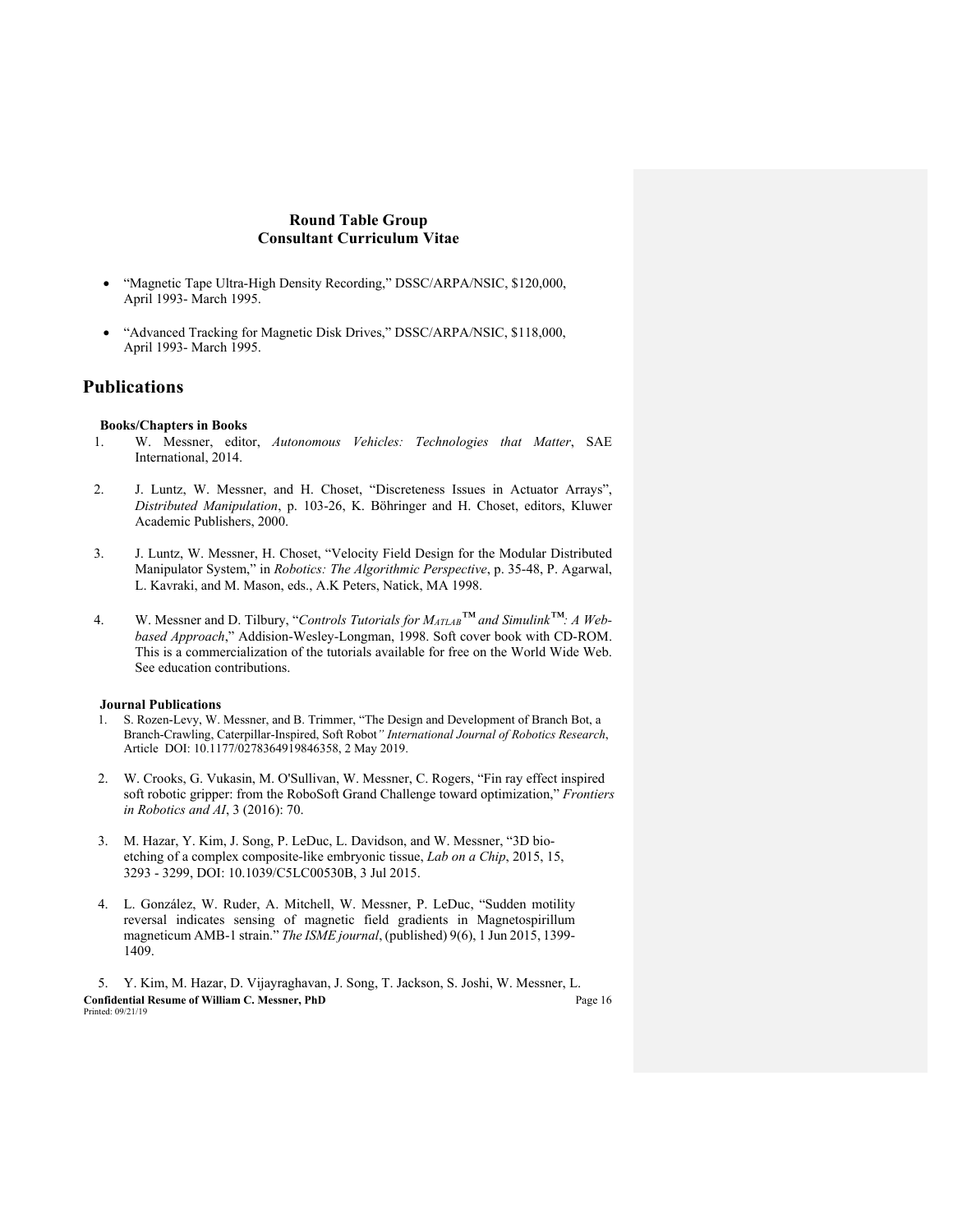Davidson, and P. LeDuc, "Mechanochemical actuators of embryonic epithelial contractility," *Proceedings of the National Academy of Sciences*, published ahead of print doi/10.1073/pnas.1405209111, 22 Sep 2014.

- 6. W. Messner, J. Paik, R. Shepherd, S. Kim, B. Trimmer, "Energy for Biomimetic Robots: Challenges and Solutions," *Soft Robotics,* 1(2): 106-109. doi:10.1089/soro.2014.1501, June 2014.
- 7. L. Gonzalez, W. Ruder, P. LeDuc, and W. Messner, "Controlling Magnetotactic Bacteria through an Integrated Nanofabricated Metallic Island and Optical Microscope Approach," *Scientific Reports*, doi:10.1038/srep04104, Feb 2014.
- 8. J.D. Taylor, and W. Messner, "Controller design for nonlinear systems using the Contoured Robust Controller Bode plot," *Int. J. Robust. Nonlinear Control* (2013). doi: 10.1002/rnc.3049, Aug 2013.
- 9. M. Bedillion , W. Messner, Trajectory Tracking Control for Actuator Arrays, *IEEE Transactions on Control Systems Technology*, 2015, 21(6): 2341-2349.
- 10. Y. Kim, P. LeDuc, and W. Messner, "Modeling and control of a nonlinear mechanism for high performance microfluidic systems," *IEEE Transactions on Control Systems Technology*, v. 21, n. 1, p. 203-211, Jan 2013.
- 11. T. Atsumi, and W. Messner, "Compensating for ZOH Induced Residual Vibration."
- 12. *IEEE/ASME Transactions on Mechatronics.* ,v. 99 p. 1-22, 2012. doi: 10.1109/TMECH.2012.2228878
- 13. T. Atsumi, and W. Messner. "Estimation method for unobservable settling vibration of head- positioning control in hard disk drives." *Mechatronics* (2012).
- 14. T. Atsumi and W. Messner. "Suppression of Residual Vibration of Mechanical Resonance beyond the Nyquist Frequency." *Transactions of the Japan Society of Mechanical Engineers Series C* 78, no. 789 (2012): 1362-1377.
- 15. Gentilini, M. Kim, W. Messner, "Lateral Tape Motion Control With Robust Performance Evaluation Based on RBode Plot, *IEEE Transactions on Industrial Electronics*, v. 59, n. 10, p. 3971-3978, Oct 2012. DOI: 10.1109/TIE.2011.2130505
- 16. T. Atsumi, W. Messner, "Analysis of unobservable oscillations in sampled-data positioning system," *IEEE Transactions on Industrial Electronics,* v. 59, n. 10, p. 3951-3960, DOI : 10.1109/TIE.2011.2159355. 27 Apr 2012.
- 17. G. Cherubini, C. Chung, W. Messner, and R. Moheimani, "Control Methods in Data Storage Systems," *IEEE Transactions on Control Systems Technology,* v*.* 20, n. 2, pt. 1, p. 296-322, Mar 2012.

**Confidential Resume of William C. Messner, PhD** Page 17 Printed: 09/21/19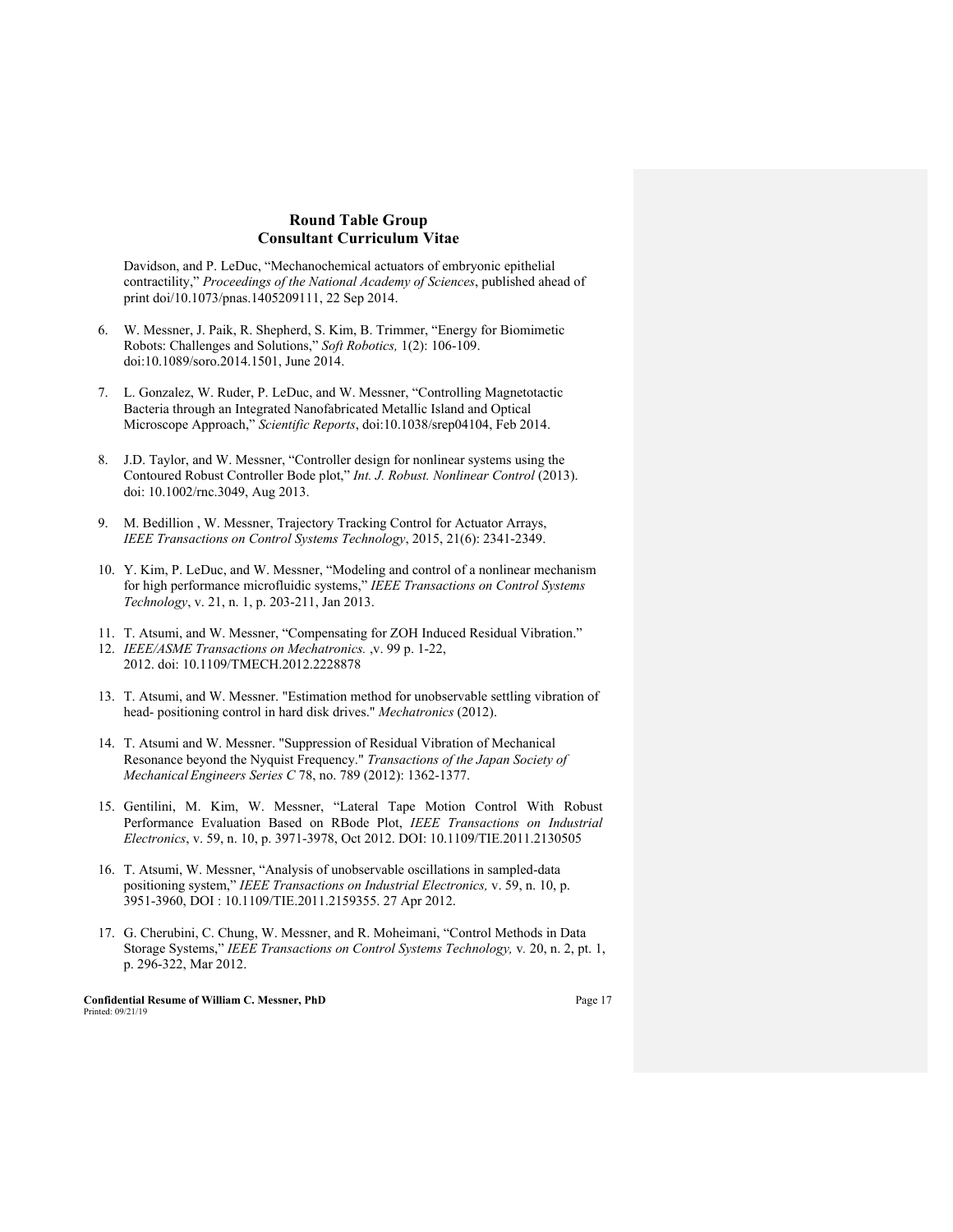- 18. T. Atsumi, and W. Messner, "Modified Bode Plots for Robust Performance in SISO Systems with Structured and Unstructured Uncertainties," *IEEE Transactions on Control Systems Technology,* v*.* 20, n. 2, pt. 1, p. 356-368, Mar 2012.
- 19. Y. Kim, W. Messner, and P. LeDuc, "Disruptive microfluidics: From life sciences to world health to energy," *Disruptive Science and Technology*, v. 1, n. 1, p. 41-53. Feb. 2012.
- 20. T. Atsumi, W. Messner, "Optimization of head-positioning control in a hard disk drive using the RBode plot," *IEEE Transactions on Industrial Electronics,* v. 59, n. 1, p. 521- 529, Jan 2012. DOI : 10.1109/TIE.2011.2143377.
- 21. T. Atsumi and W. Messner, "Analysis of residual vibrations beyond the Nyquist frequency in sampled data control system," *Journal of System Dynamics and Design,* v. 5, n. 7, p. 1444- 1459, 2011.
- 22. T. Atsumi and W. Messner, "Mixed sensitivity problem in sampled-data positioning control system," *Journal of System Dynamics and Design,* v. 5, n. 6, p. 1294-1309, 2011.
- 23. P.R. LeDuc, W.C. Messner, J.P. Wikswo*,* "How Do Control-Based Approaches Enter into Biology?" *Annual Review of Biomedical Engineering*, DOI: 10.1146/annurev-bioeng- 071910-124651. 17 May 2011.
- 24. Y. Kim Y, S.D. Joshi, L.A. Davidson, P.R. LeDuc, W.C. Messner, "Dynamic control of 3D chemical profiles with a single 2D microfluidic platform," *Lab on a Chip,* DOI: 10.1039/C1LC20077A. v. 11, p. 2182-2188, 28 Apr 2011.
- 25.J.A. Bain, V. Bhagavatula, Y. Cai, S. Jeon, K. Mai, W. Messner, H.S. Cheow, Y. Wang, and J.-G. Zhu, "Extendibility of traditional perpendicular magnetic recording for hard disk drives," *Journal of Applied Physics*, v. 109, n. 7, Apr 2011.
- 26. Y. Kim Y, S.D. Joshi, W.C. Messner, P.R. LeDuc, L.A. Davidson, "Detection of Dynamic Spatiotemporal Response to Periodic Chemical Stimulation in a *Xenopus*  Embryonic Tissue." *PLoS ONE* 6(1): e14624. doi:10.1371/journal.pone.0014624. 31 Jan 2011.
- 27. K. E. Kasza, C. P. Broedersz, G. H. Koenderink, Y. C. Lin, W. Messner, E. A. Millman, F. Nakamura, T. P. Stossel, F. C. MacKintosh, and D. A. Weitz, "Actin Filament Length Tunes Elasticity of Flexibly Cross-Linked Actin Networks," *Biophysical Journal*, v. 99, p. 1091- 1100, Aug 2010.
- 28. H. Suzuki, W.C. Messner, J.A. Bain, V. Bhagavatula, and S. Nabavi, "Simultaneous PES Generation, Timing Recovery, and Multi-Track Read on Patterned Media: Concept and Performance," *IEEE Transactions on Magnetics*, v. 46, n. 3, p. 825- 829, Mar 2010.

**Confidential Resume of William C. Messner, PhD** Page 18 Printed: 09/21/19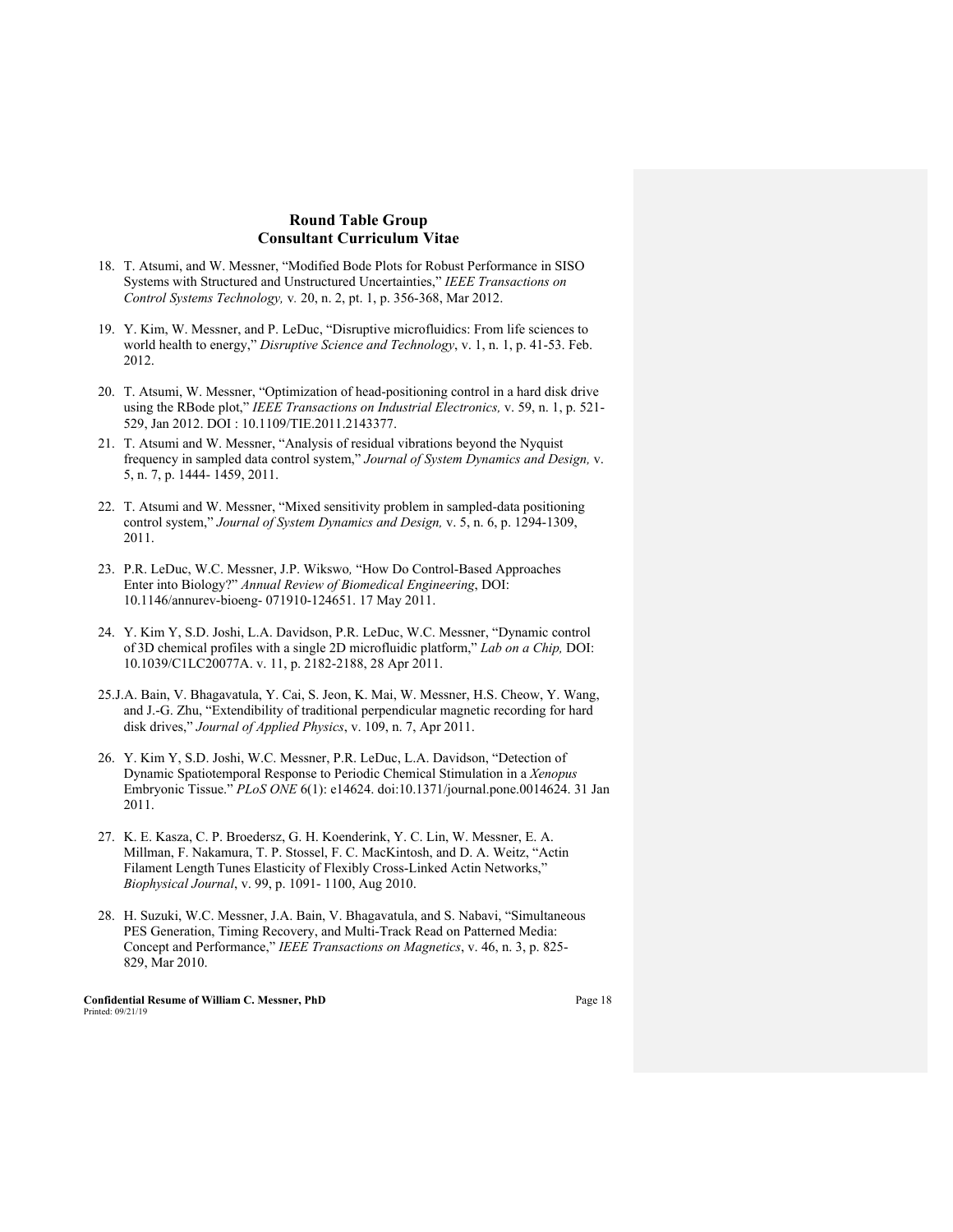- 29. L. Xia and W. Messner, "Active Tape Steering Control System," *Mechatronics*, v. 20, n 1, p 6-11, Feb. 2010.
- 30. Y. Kim, K. Pekkan, W. C. Messner, and P. R. LeDuc, "Three-Dimensional Chemical Profile Manipulation using Two-Dimensional Autonomous Microfluidic Control", *Journal of the American Chemical Society* (JACS), 132(4), 1339-1347, 2010.
- 31. H. Suzuki, W.C. Messner, J.A. Bain, V. Bhagavatula, and S. Nabavi, "A Method for Simultaneous Position and Timing Error Detection on Patterned Media," *IEEE Transactions on Magnetics*, v. 45, n. 10, p 3749-52, Oct 2009.
- 32. M. Bedillion and W. Messner, "Control of Actuator Arrays," *International Journal of Robotics Research,* v. 28, n. 7, Jul 2009, p. 868-882.
- 33. Y. Kim, B. Kuczenski, P. LeDuc, and W. Messner, "Modulation of Fluidic Resistance and Capacitance for Long-Term, High-Speed Feedback Control of a Microfluidic Interface," *Lab on a Chip*, v 9, n. 17, 2603-9, Jun 2009.
- 34. K.E. Kasza, G.H. Koenderink, Y.C. Lin, C.P. Broedersz, W. Messner, F. Nakamura, T.P. Stossel, F.C. MacKintosh, D.A. Weitz, "Nonlinear elasticity of stiff biopolymers connected by flexible linkers," *Physical Review E (Statistical, Nonlinear, and Soft Matter Physics)*, v 79, n 4, Apr 2009. p 041928 (5 pp.).
- 35. B. Kuczenski, W. Ruder, W. Messner, and P. LeDuc, "Probing Cellular Dynamics with a Chemical Signal Generator," *PLoS ONE* 4(3): e4847. doi:10.1371/journal.pone.0004847, 16 Mar 2009*.*
- 36. B. Kuczenski, P. LeDuc, and W. Messner, "Pressure-Driven Spatiotemporal Control of the Laminar Flow Interface in a Microfluidic Network," *Lab on a Chip*, v. 7, n. 5, May 2007, p. 647-9.
- 37. D. Helmick, W. Messner, and C. F. Higgs, "Bias in Hard Disk Drive Rotary Actuator Pivot Bearings: Measurements and Lubrication Phenomena," *Microsystem Technologies,* v. 13, n. 8-10, May 2007, p. 1377-82.
- 38. W. Messner, L. Xia, M. Bedillion, and D. Karns, "Lead and Lag Compensators with Complex Poles and Zeros: Design Formulas for Modeling and Loop Shaping," *IEEE Control Systems Magazine*, v. 27, n. 1, February 2007, p. 44-54.
- 39. C. Urmson, J. Anhalt, D. Bartz, M. Clark, T. Galatali, A. Gutierrez, S. Harbaugh, J. Johnston,
- 40. H. Kato, P. Koon, W. Messner, N. Miller, A. Mosher, K. Peterson, C. Ragusa, D. Ray, B. Smith, J. Snider, S. Spiker, J. Struble, J. Ziglar, W. Whittaker, "A Robust Approach to High- Speed Navigation for Unrehearsed Desert Terrain." *Journal of Field Robotics,*  v. 23, n. 8, August 2006, p. 467-508.

**Confidential Resume of William C. Messner, PhD** Page 19 Printed: 09/21/19 41. M. La Civita, G. Papageorgiou, W. Messner, and T. Kanade, "Design and Flight Testing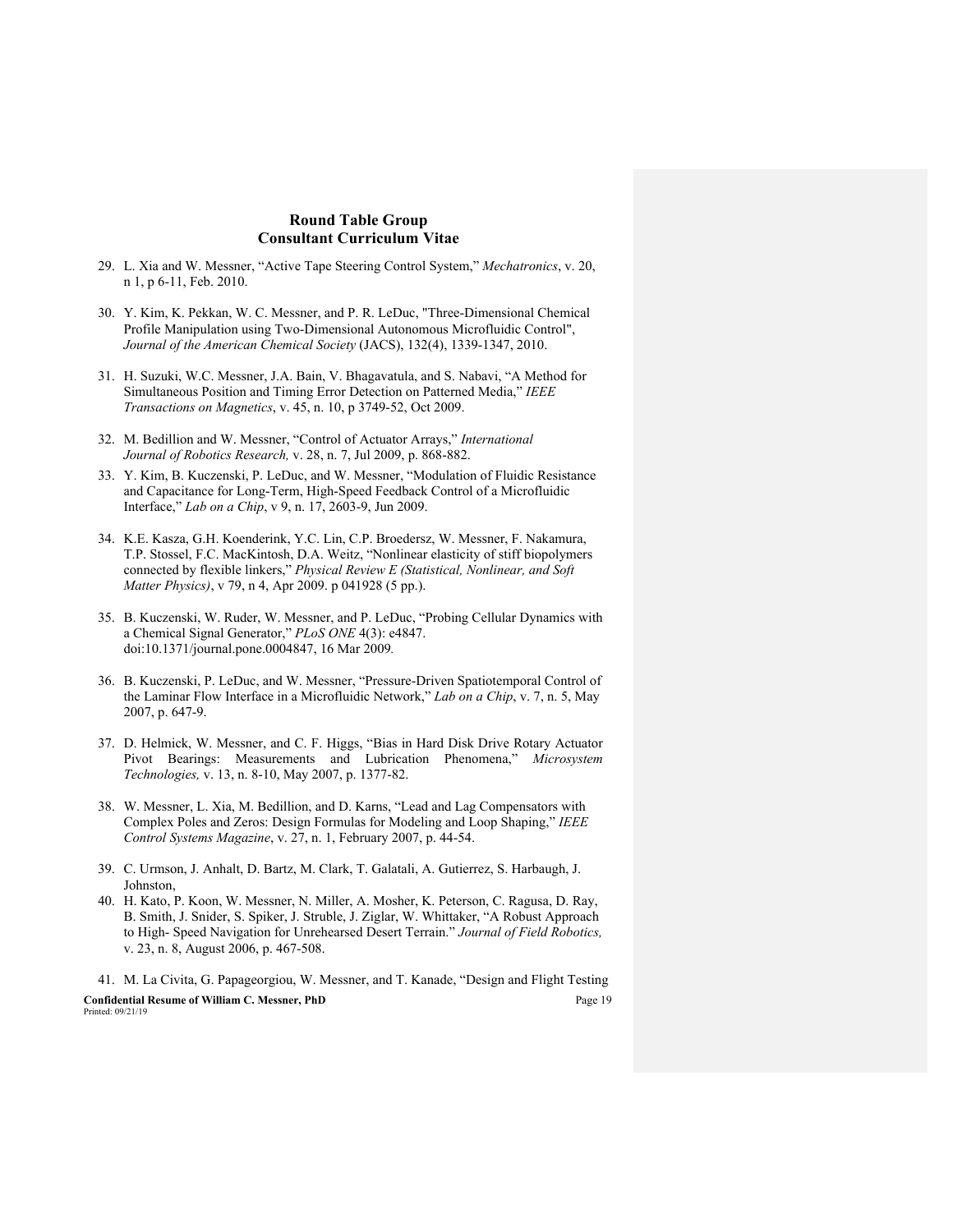of a H∞ Loop Shaping Controller for a Robotic Helicopter." *AIAA Journal of Guidance, Control, and Dynamics*, v. 29, n. 2. March-April 2006, p 485-94. (Also presented at *AIAA Guidance, Navigation, and Control Conference and Exhibit 2002*, AIAA-2002- 4836, Monterrey, CA, 5- 8 Aug 2002.)

- 42. P. Herget, T. Ohno, J.A. Bain, K. Takatani, M. Taneya, W. C. Messner, and T. E. Schlesinger, "Laser Diode Active Height Control for Near Field Optical Storage," *Japanese Journal of Appied Physics, Part 1,* v. 45, n. 2B, Feb 2006, p. 1193-6.
- 43. E. Hughes and W. Messner, "New servo pattern for hard disk storage using pattern media," *Journal of Applied Physics*, v. 93, n. 10, 15 May 2003, p. 7002-4. (Also presented at *2002 Magnetism and Magnetic Materials*, Tampa, FL, 11-15 Nov 2002.)
- 44. P.D. Mathur and W. Messner, "Evaluation of Test Procedures for Determining Servo Compatibility of Heads and Media Used in Magnetic Disk Drives," *IEEE Transactions on Magnetics,* v. 28. n. 3, May 2002, p. 1575-92.
- 45. J. Luntz, W. Messner, H. Choset, "Distributed Manipulation Using Discrete Actuator Arrays," *International Journal of Robotics Research*, v. 20, N.7, Jul 2001, p. 553-83.
- 46. W. Messner, "Some Advances in Loop Shaping with Applications to Disk Drives," *IEEE Transactions on Magnetics,* v*.* 37, n. 2, Mar 2001, p. 651-6.
- 47. H. Rapley and W. Messner, "Designing Controllers for Two Stage Disk Drive Actuator Systems Using the PQ Method and the Sbode Plot," *IEEE Transactions on Magnetics,*  v*.* 37, n. 2, pt. 1, p. 944-8, Mar 2001.
- 48. S. Schroeck, W. Messner, and R. McNab, "On Compensator Design for Linear Time-Invariant Dual-Input Single-Output Systems," *IEEE/ASME Transactions on Mechatronics,* v*.* 6, n. 1, Mar 2001, p. 50-7*.* doi: 10.1109/3516.914391
- 49. W. Doggett, W. Messner, and J.-N. Juang, "Global Minimization of the Robot Base Reaction Force during 3D Maneuvers," *IEEE Transactions on Robotics and Automation,* v. 16, n. 6, , p. 700-11, Dec 2000.
- 50. W. Doggett, W. Messner, and J.-N Juang. "Multiple Center of Mass Space Images of Single Objects and Their Impact on Path Planning," *International Journal of Robotics Research*, v. 19, n. 9, p. 848-56, Sep 2000*.*
- 51. J. Zhu, X. Lin, and W. Messner, "Spin Stand Study of Density Dependence of Switching Proprieties in Patterned Media" *IEEE Transactions on Magnetics,* v. 36, n. 5, p. 2999-3001, Sep 2000*.* (Presented at the *2000 INTERMAG* , 9-13 Apr 2000.)
- 52. W. Messner, "Simple Formulas for Direct Design of Discrete-Time Lead Compensators," *ASME Transactions on Dynamic Systems, Measurement, and Control,*  v. 122, n. 2, p. 358-60, Jun 2000*.*

**Confidential Resume of William C. Messner, PhD** Page 20 Printed: 09/21/19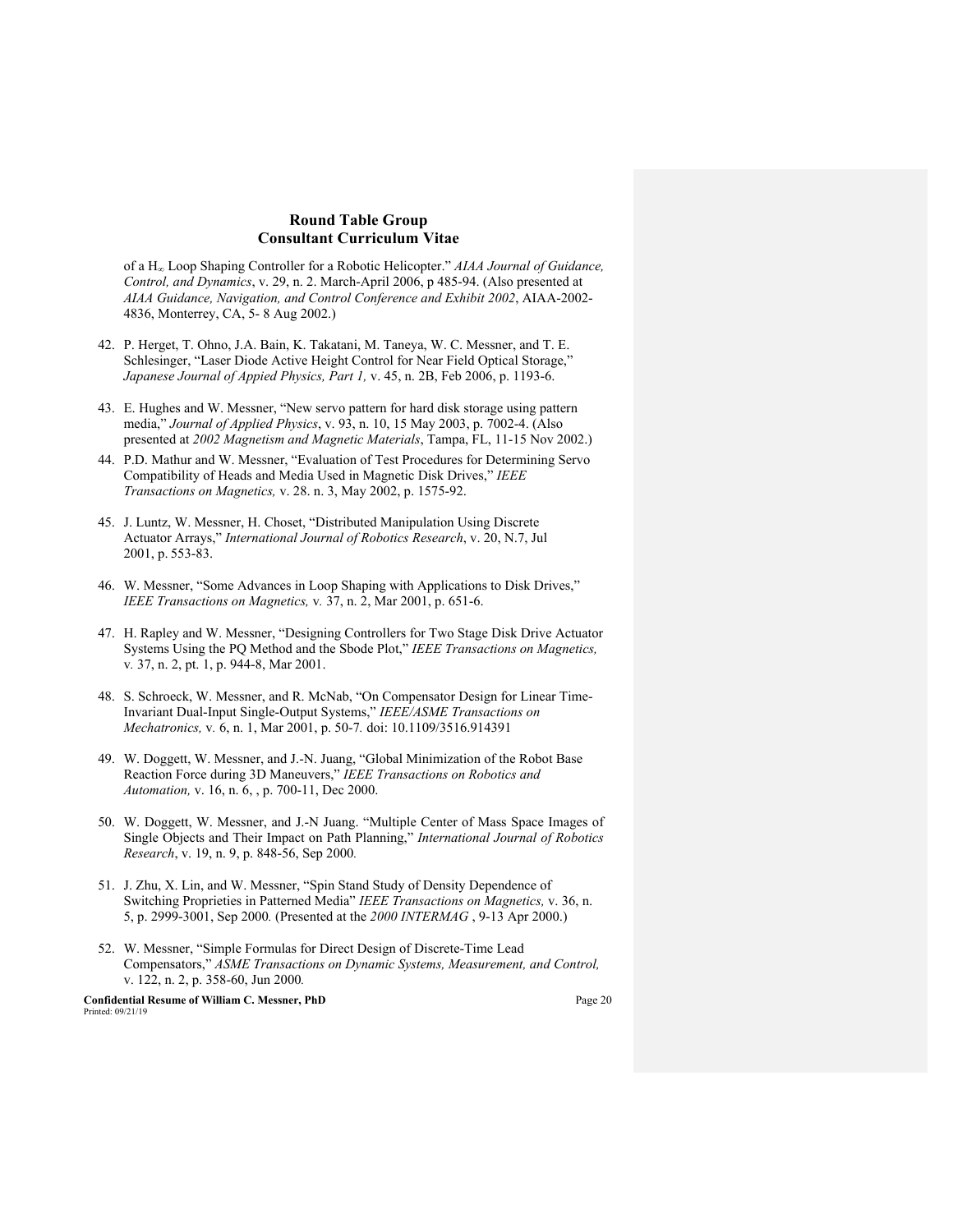- 53. X. Lin, J. Zhu, and W. Messner, "Investigation of Advanced Error Signal Patterns in Patterned Media," *Japan Journal of Applied Physics,* v. 39 p. 5117-19, Part 1, n. 2B, May 2000.
- 54. J. Zhai, Y. Huang, S. Schroeck, W. Messner, D. Stancil, and T.E. Schlesinger, "High Bandwidth Electro-optic Scanner for Optical Data Storage," *Japan Journal of Applied Physics,* v. 39, p. 883-7, Part 1, n. 2B, Feb 2000*.*
- 55. J. Zhu, X. Lin, L. Guan, and W. Messner, "Recording Noise, and Servo Characteristics of Patterned Thin Film Media," *IEEE Transactions on Magnetics,* v. 36, n. 1, p. 23-9, Jan 2000*.* (Presented at the 1999 The Magnetic Recording Conference, 9 Aug 1999.)
- 56. D. Tilbury and W. Messner, "Control Tutorials for Software Instruction over the World- Wide Web," *IEEE Transactions on Education,* v. 42, n. 4, p. 237-246, Nov 1999.
- 57. Y. Huang, M. Banther, P. Mathur, and W. Messner, "Design and Analysis of a High Bandwidth Disk Drive Servo System Using an Instrumented Suspension," *IEEE/ASME Transactions on Mechatronics,* v. 4, n. 2, p. 196-206, Jun 1999.
- 58. R. Evans, J. Griesbach, and W. Messner, "Piezoelectric Microactuator for Dual Stage Control," *IEEE Transactions on Magnetics,* v. 35, n. 2, 977-82, Mar 1999. (Presented at the 1998 Asia Pacific Magnetic Recording Conference, Singapore, 29-31 Jul 1998.)
- 59. J. Bain, W. Messner, J. Steele, T. Schwarz, W. O'Kane, and M. Connolly, "Limitations to track following imposed by position error signal SNR using a multi-tapped magnetoresistive servo head," *IEEE Transactions on Magnetics*, v. 35, n. 2, pp. 440- 445, Mar 1999.
- 60. Y. Huang and W. Messner, "A Disturbance Observer Design for Magnetic Disk Drive Servo Systems," *Journal of Information Processing and Storage Systems,* v. 1, n. 1, p. 75-86, Jan 1999*.*
- 61. Y. Huang and W. Messner, "A Novel Disturbance Observer Design for Magnetic Hard Drive with a Rotary Actuator," *IEEE Transactions on Magnetics,* v. 34, N.4, p. 1892-4, Jul 1998*.*
- 62. J. Steele, W. Messner, J. Bain, T. Schwarz, W. O'Kane, and M. Connolly, "Multi-Tapped Magnetoresistive Heads for Magnetic Tape Tracking Servo*," IEEE Transactions on Magnetics*, v. 34, n. 4, p. 1904-1906, Jul 1998.
- 63. P. Mathur and W. Messner, "Frequency Domain Characterization of Take-up Reel Air Entrainment in High Speed Low Tension Tape Transport," *ASME Journal of Tribology*, v. 120, n. 3, p. 554-558, Jul 1998.

**Confidential Resume of William C. Messner, PhD** Page 21 Printed: 09/21/19 64. P. Mathur and W. Messner, "Controller Development for a High-Speed Low-Tension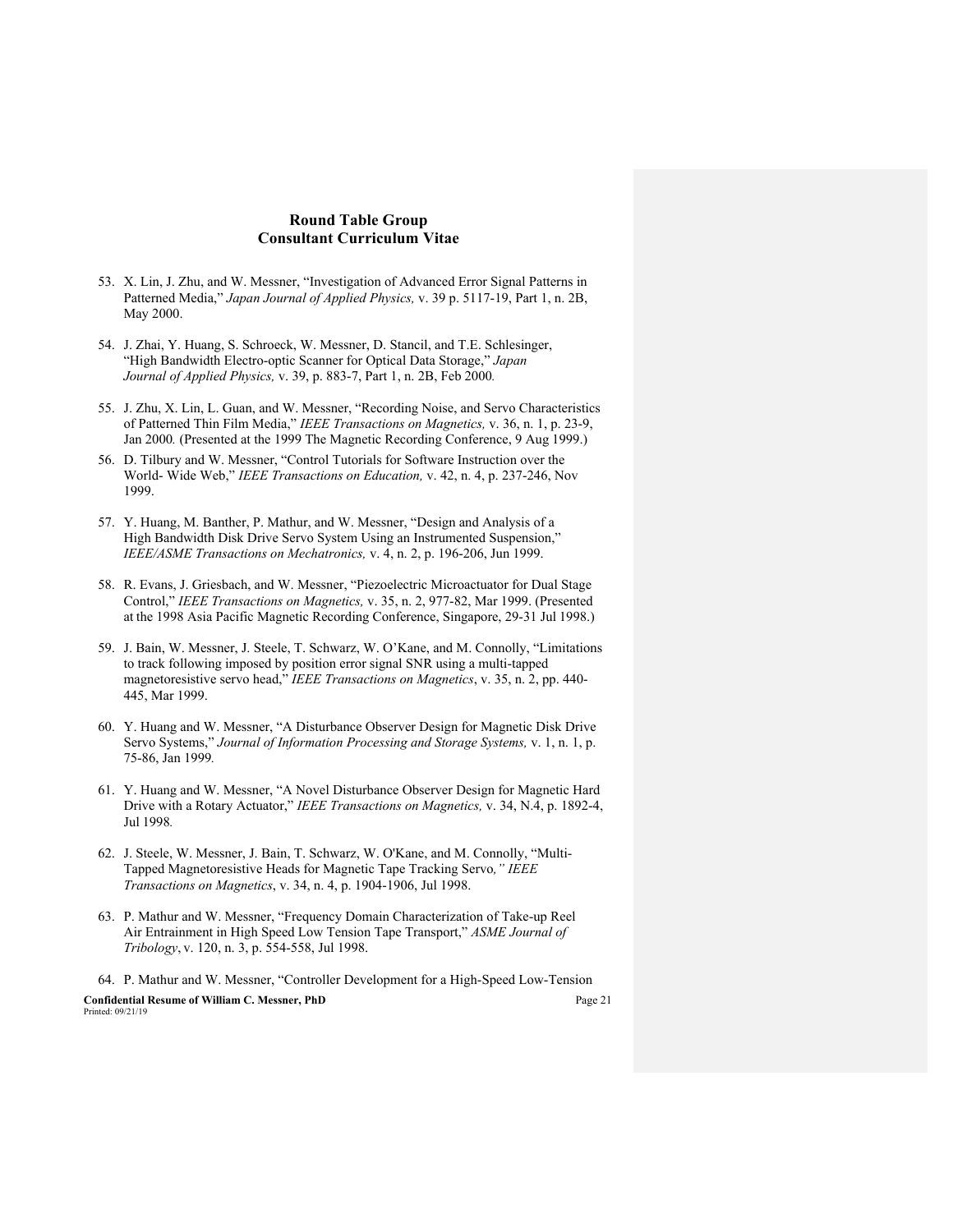Tape Transport," *IEEE Transactions on Control Systems Technology,* v. 6, n. 4, p. 534-542, Jul 1998**,** doi: 10.1109/87.701350

- 65. Y. Huang and W. Messner, "A Novel Robust Time-Optimal Feedforward Algorithm for Servo Systems with Bias Disturbance," *IEEE Transactions on Magnetics,* v. 34, n. 1, p. 7-12, Jan 1998*.* (Presented at *The Magnetic Recording Conference*, Minneapolis, MN, 8-10 September 1997.)
- 66. K. Eddy, J. Steele, and W. Messner, "Bias in Disk Drive Rotary Actuators: Characterization, Prediction, and Compensation," *IEEE Transactions on Magnetics*, v. 33, n. 3, p. 2424-2436, May 1997.
- 67. J. Luntz and W. Messner, "A Distributed Control System for Flexible Materials Handling." *IEEE Control Systems Magazine,* v. 17, n. 1, p. 22-28, Feb 1997.
- 68. W. Messner and C. Kempf, "Zero Placement for Designing Discrete-Time Repetitive Controllers," *Control Engineering Practice*, v. 4., n. 4., p. 563-569, Apr 1996. (Presented as "Using Zero Placement and Root Locus Techniques to Design Robust Discrete-Time Repetitive Controllers," *3rd International Workshop on Advanced Motion Control*, p. 761- 770, Berkeley, CA, Mar 1994.)
- 69. H. Sacks, W. C. Messner, and M. Bodson, "MR Head Effects on PES Generation: Simulation and Experiment," *IEEE Transactions on Magnetics*, v. 32, n. 3, p. 1773- 1778, May 1996. (Presented at the *First Asia Pacific Magnetic Recording Conference,*  Singapore, 29 November - 1 December 1995.)
- 70. M. Kryder, W. Messner, and L. Carley, "Approaches to 10 Gbit/in2 Recording," *Journal of Applied Physics*, v. 79, n. 8, p. 4485-4490, 15 Apr 1996. (Presented at the *1995 Conference on Magnetism and Magnetic Materials*, Philadelphia, PA, 6-11 Nov 1995.)
- 71. T. Abe, W. Messner, M. Reed, "Effects of Elevated Temperature Treatments in Microstructure Release Procedures," *IEEE Journal on Micro Electromechanical Systems*, v. 4, n. 2,
- 72. p. 66-74, Jun 1995. (Presented at the *1995 IEEE Micro-electro Mechanical System Workshop*, Amsterdam, 29 January - 2 February 1995.
- 73. W. Messner and M. Bodson, "Design of Adaptive Feedforward Algorithms Using Internal Model Equivalence," *International Journal of Adaptive Control and Signal Processing, v.* 9,
- 74. 4, p. 199-212, March April 1995. (Also in the *Proceedings of the 1994 American Controls Conference* Baltimore, MD, v. 3 p. 1619-1623, Jun 1994.)
- 75. Sacks, M. Bodson, and W. Messner, "Advanced Methods for Repeatable Runout Compensation," *IEEE Transactions on Magnetics*, v. 31, No 2, p. 1031-1036, Mar

**Confidential Resume of William C. Messner, PhD** Page 22 Printed: 09/21/19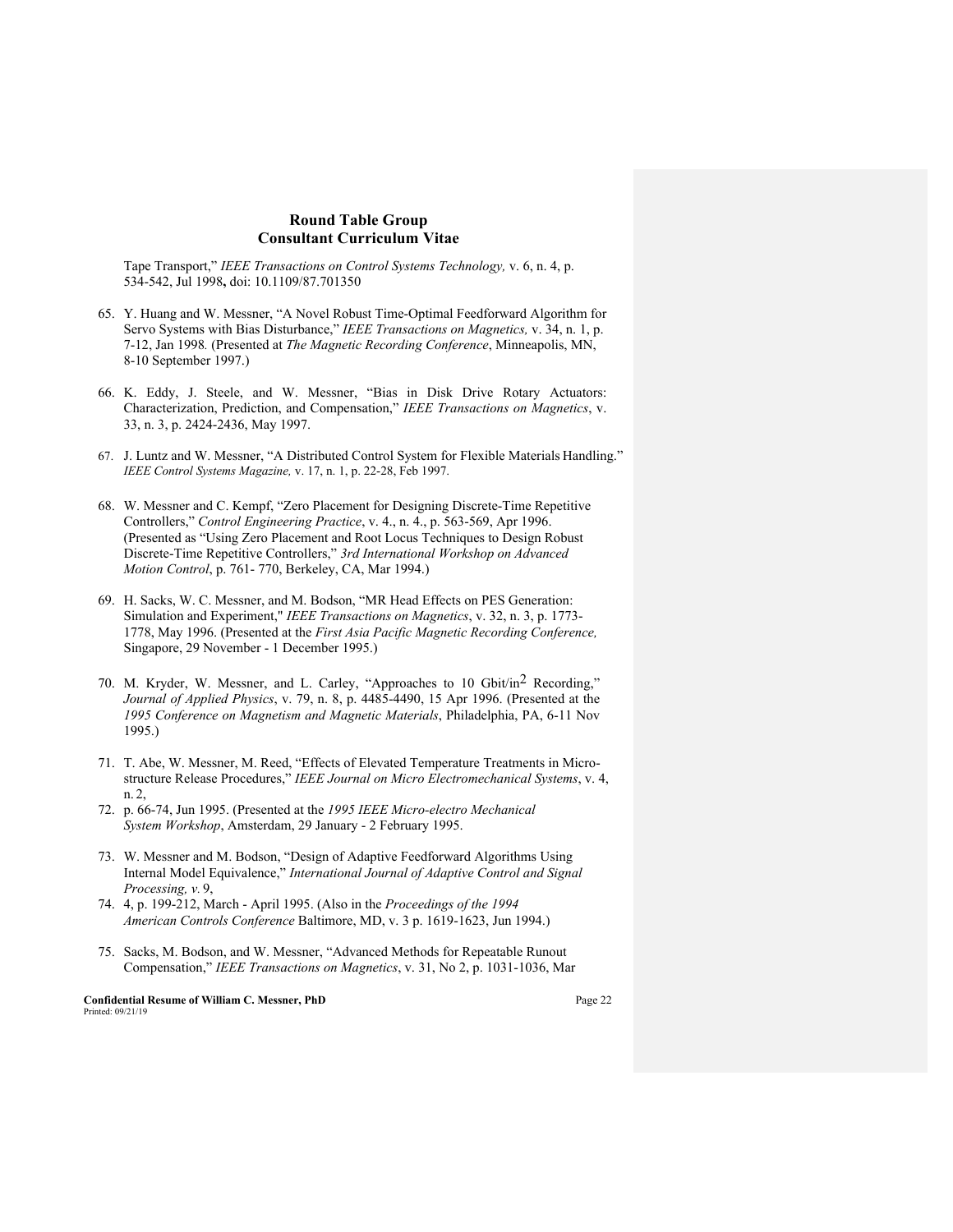1995*.* (Presented at *The Magnetic Recording Conference*, La Jolla, CA, Aug 1994.)

- 76. E .Gross, M. Tomizuka, and W. Messner, "Cancellation of Discrete-time Non-minimum Phase Zeros by Feedforward Control," *ASME J. Dynamic Systems, Measurement and Control*, v. 116, n. 1, p. 33-36, Mar 1994. (Presented at *ASME Winter Annual Meeting,* Paper 92-WA/DSC-8, Anaheim, CA, Nov 1992.)
- 77. C. Kempf, W. Messner, M. Tomizuka, and R. Horowitz, "A Comparison of Four Discrete- Time Repetitive Control Algorithms," *IEEE Control Systems Magazine,* v. 13, n. 6, p. 48-54, December 1993. (Presented at the *American Controls Conference,*  Chicago, IL, June 1992.)
- 78. W. Messner and R. Horowitz, "Identification of a Nonlinear Function in a Dynamical System," *ASME J. Dynamic Systems, Measurement and Control*, v. 115, n. 4, p. 587- 591, Dec 1993. (Presented at *ASME Winter Annual Meeting,* Paper n. 90-WA/DSC-20, Dallas, TX, Nov 1990.)
- 79. J. Moore, R. Horowitz, and W. Messner, "Functional Persistence of Excitation and Observability for Learning Control Systems," *ASME J. Dynamic Systems, Measurement, and Control*, v. 114, n. 3, p. 500-507, Sep 1992.
- 80. R. Horowitz, W. Messner, and J. Moore, "Exponential Convergence of a Learning Controller for Robot Manipulators," *IEEE Trans. Auto. Control*, v. 36, n. 7, 890-894, Jul 1991.
- 81. W. Messner, R. Horowitz, W.-W. Kao, and M. Boals, "A New Adaptive Learning Rule," *IEEE Trans. Auto. Control*, v. 36, n. 2, p. 188-197, Feb 1991. (An earlier version was presented at the *1991 American Controls Conference*.)
- 82. Z. Ladin, W. Flowers, and W. Messner, "A Quantitative Comparison of a Position Measurement System and Accelerometry," *J. Biomechanics,* v. 22, n. 4, p. 295- 208, Jun 1989.

#### **Conference Publications**

(See above for papers presented in refereed conferences before publication in journals.)

- 1. P. Echols-Jones, M. Dokukin, I. Sokolov, and W. Messner, "Switched dual-actuator control for AFM subresonant tapping modes." To be presented at the *2017 American Controls Conference*, Seattle, WA, 24-26 May 2017.
- 2. P. Echols-Jones, M. Dokukin, I. Sokolov, and W. Messner, "Advanced manual system identification using lead and lag compensators with complex poles and zeros." To be presented at the *2016 Dynamics Systems and Control Conference*, Minneapolis, MN 12-14 Oct 2016.
- 3. JD Taylor and W. Messner, "Robust Bode controller design methods for unstable and

**Confidential Resume of William C. Messner, PhD** Page 23 Printed: 09/21/19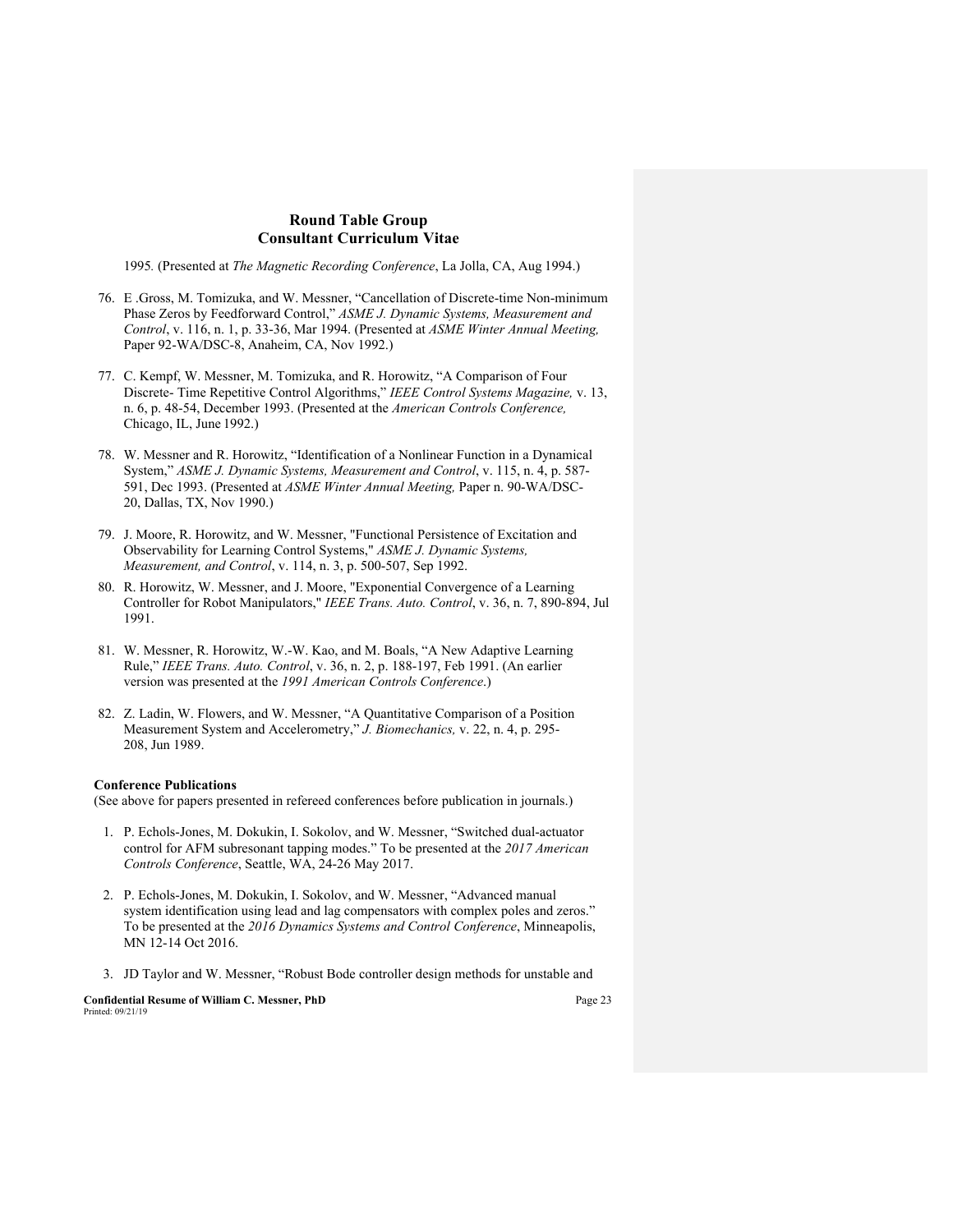non- minimum phase systems," *2015 American Controls Conference,* Chicago, IL 1-3 Jul 2015.

- 4. M. Hazar, Y. Kim, J. Song J, W. Messner, L. Davidson, and P. LeDuc, "Probing dynamic reassembly of chemically-etched 3D embryonic tissue," *Biophysical Society 59th Annual Meeting*. Feb 2015.
- 5. C. Nehme, A. Sagar, W. Messner, and T. James "Fabrication and investigation of a micro- progressive die set for microforming of sheet metals, *ASME 2014 International Mechanical Engineering Congress and Exposition*, Montreal, Canada, Nov 2014.
- 6. JD Taylor and W. Messner, "Loop-shaping for non-minimum phase systems using Contoured Robust Bode plots," *2014 American Controls Conference,* 2245-2250, Portland, OR, 4-6 Jun 2014.
- 7. JD Taylor and W. Messner, "Controller Design for Nonlinear Multi-input/Multioutput Systems Using the Contoured Robust Controller Bode Plot," *ASME 2013 Dynamic Systems and Control Conference*, 21-32 Oct 2013, Palo Alto, CA.
- 8. Y. Krishnamurthy and W. Messner, "Root Locus Design with the CPISL Compensator and the Parallel Inner Loop Form," *2012 American Controls Conference,* p. 5980-5985, Montreal, Canada, 27-29 Jun 2012.
- 9. JD Taylor, I. Gentilini, and W. Messner, "Loop-shaping controller design for nonlinear systems using the robust controller Bode (CRCBode) plot," *2012 American Controls Conference,* p. 5980-5985, Montral, Canada, 27-29 Jun 2012.
- 10. T. Atsumi and W. Messner, "Suppression of residual vibrations around the sampling frequency," *IECON 2011*, p. 3436-3441, Melbourne, Australia 7-10 Nov 2011.
- 11. T. Atsumi and W. Messner, "Unobservable Settling Vibration on Head-Positioning Control in Hard Disk Drives," *18th IFAC World Congress*, p. 4052-4060, Milano, Italy, 28 Aug-2 Sep 2011.
- 12. J. Taylor and W. Messner, "Controller design for nonlinear systems using the robust controller bode (RCBode) plot," *2011 American Controls Conference*, p. 1414 - 1419, San Francisco, CA, 29 Jun – 1 Jul 2011.
- 13. Q. Zhang and W. Messner, "Root locus design with complex proportional-integrallead compensation," *2011 American Controls Conference*, p. 693 - 698, San Francisco, CA, 29 Jun – 1 Jul 2011.
- 14. W. Messner, "`Night Comes to the Cretaceous' and other tales of the decibel," *2011 American Controls Conference*, p. 705 - 709, San Francisco, CA, 29 Jun – 1 Jul 2011.

**Confidential Resume of William C. Messner, PhD** Page 24 Printed: 09/21/19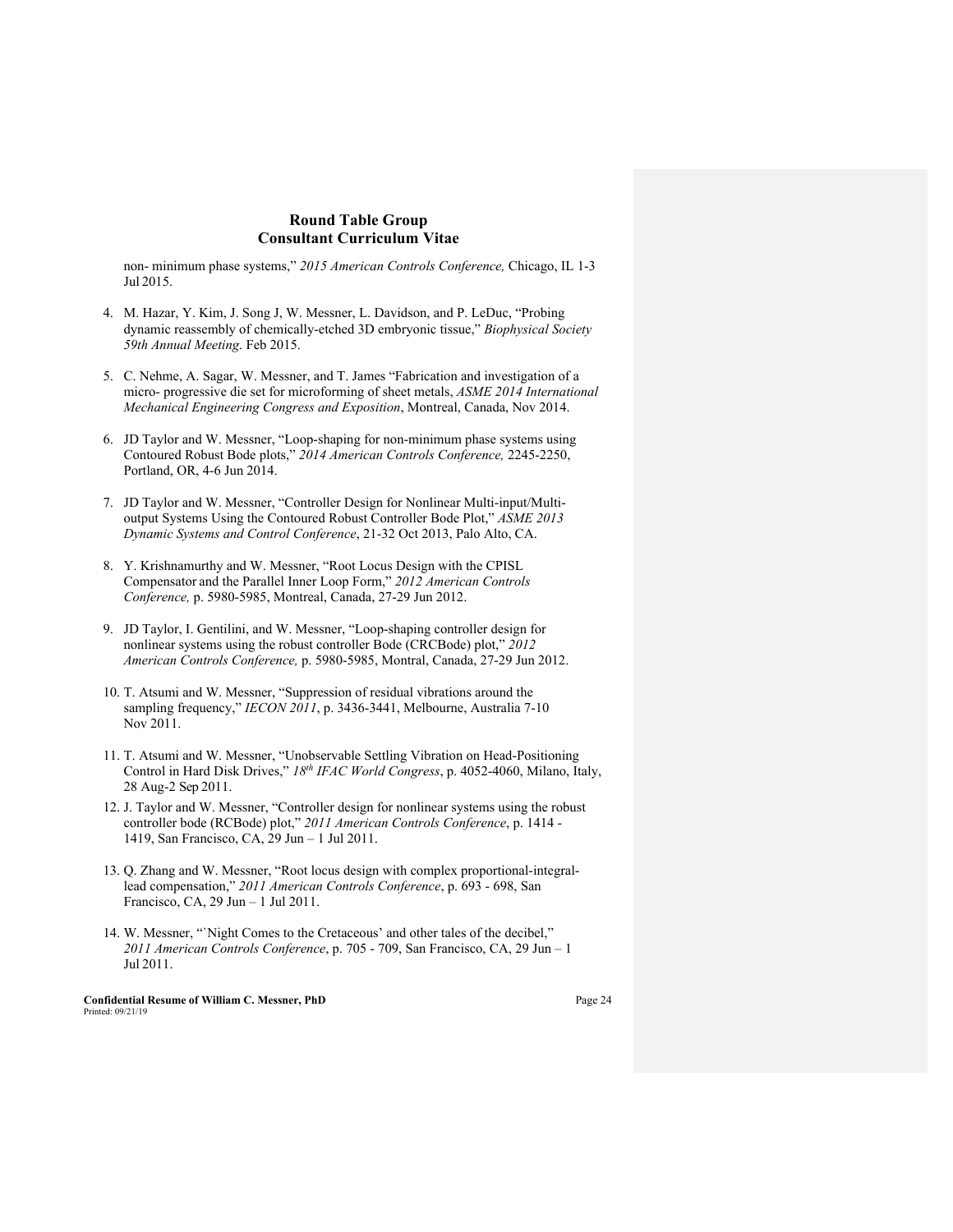- 15. T. Atsumi and W. Messner, "Modified Bode Plots for Head-Positioning Control in Hard Disk Drives with Structured and Unstructured Uncertainties," *2010 IFAC Symposium on Mechatronic Systems,* p. 63-70, Cambridge, MA, 13 –15 Sep 2010.
- 16. T. Atsumi and W. Messner, "Analysis of Residual Vibrations above the Nyquist Frequency in Head-Positioning Control of Hard Disk Drives,"*2010 IFAC Symposium on Mechatronic Systems,* p. 76-83, Cambridge, MA, 13 –15 Sep 2010.
- 17. I. Gentilini, M.-S. Kim, W. Messner, "Control of Lateral Tape Motion Using Extrapolated Position," *2010 International Symposium on Industrial Electronics*, Bari, Italy, 4 Jul – 7 Jul 2010.
- 18. T. Atsumi, W. Messner, "Estimation of Unobservable Oscillations in Sampled-Data Positioning Systems," *2010 International Symposium on Industrial Electronics*, Bari, Italym 4 Jun – 7 Jul 2010.
- 19. T. Atsumi and W. Messner, "Loop-Shaping Controller Design with the RBode Plot for Hard Disk Drives," *2010 American Controls Conference*, p. 2659 – 2664, Baltimore, MD 30 Jun – 2 Jul 2010.
- 20. W. Messner, "The Decibel and Mr. Dow," *2010 American Controls Conference*, p. 6888 – 6890, Baltimore, MD 30 Jun – 2 Jul 2010.
- 21. Y.-T. Kim, P.R. LeDuc, W. Messner, "Nonlinear Modeling and Control of a Mechanically Coupled Variable Resistance and Squeeze Pump for Pressure Regulation in Microfluidics," *2010 American Controls Conference*, p. 4199 – 4204, Baltimore, MD 30 Jun – 2 Jul 2010.
- 22. J.D. Taylor, B. Sinopoli, W. Messner, "Nonlinear Modeling of Butterfly Valves and Flow Rate Control Using the Circle Criterion Bode Plot," *2010 American Controls Conference*, p. 1967-1972, Baltimore, MD, 30 Jun – 2 Jul 2010.
- 23. M.-S. Kim, I. Gentilini, W. Messner, "Active Tape Edge Position Control System using a Complex Proportional-Integral-Lead Compensator," *2010 American Controls Conference*, p. 2653 – 2658, Baltimore, MD 30 Jun – 2 Jul 2010.
- 24. T. Atsumi and W. Messner, "Optimization of Head-Positioning Control in a Hard Disk Drive Using the RBode Plot," *2010 Workshop on Advanced Motion Control*, p. 542 – 547, Nagaoka, Japan, 21-24 Mar 2010.
- 25. W.C. Messner, J.A. Bain, M. Koenders, J. Groenesteijn, G.H.. Marsman, P.J. Gilgunn, G.K. Fedder, "A CMOS-MEMS Rotary Actuator Suitable for Hard Disk Drive Applications." *Transducers 2009 Conference*, p. 1509-12, Denver, CO, 21-25 June 2009.
- 26. D. Helmick and W. Messner, "Describing Function Analysis of the Dahl Friction Model," *2009 American Control Conference*, St. Louis, MO, p. 814-19, 10-12 June 2009.

**Confidential Resume of William C. Messner, PhD** Page 25 Printed: 09/21/19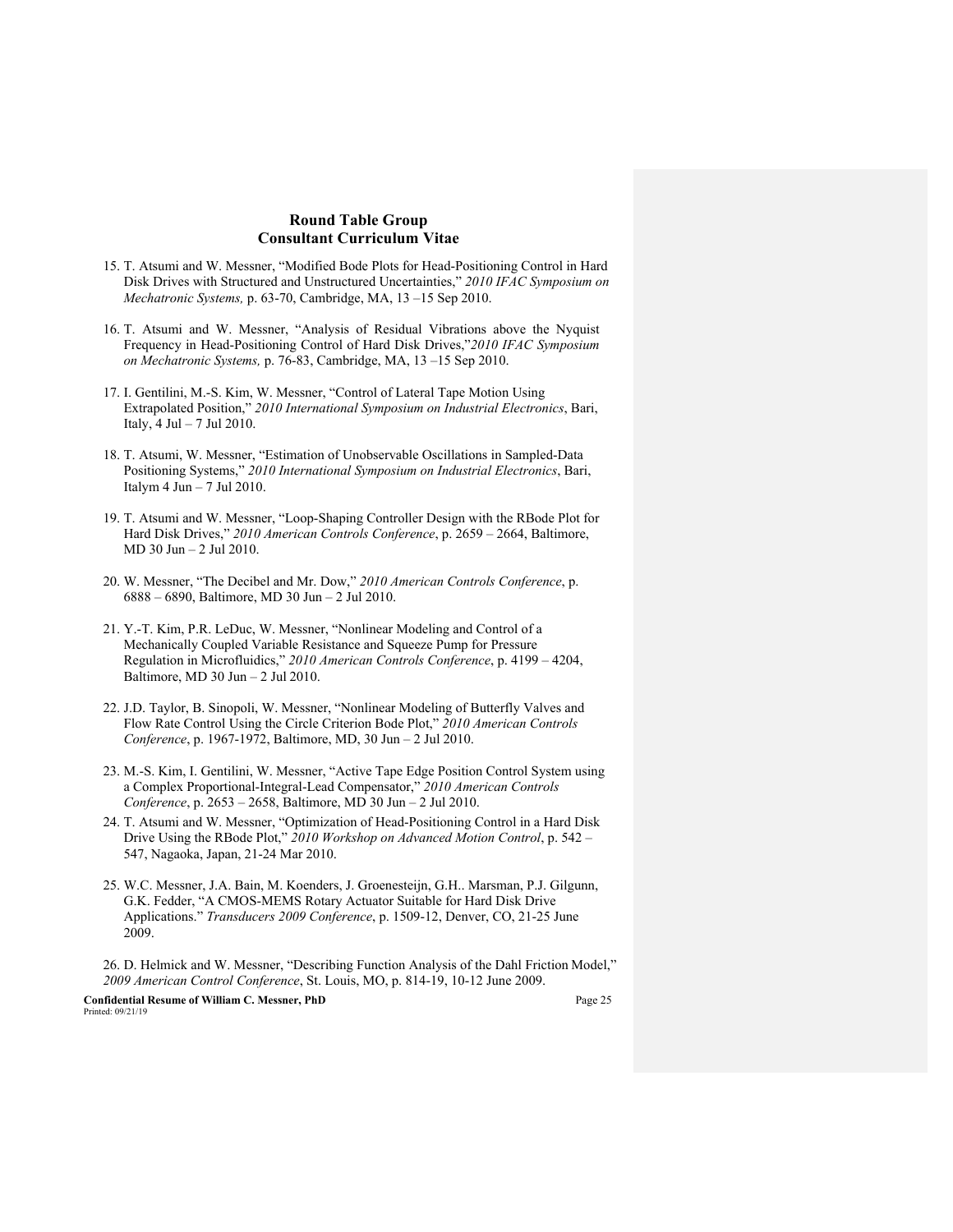- 27. W. Messner, "Formulas for Asymmetric Lead and Lag Compensators," *2009 American Control Conference*, St. Louis, MO, p. 3769-74, 10-12 June 2009.
- *28.* J.C. Collinger, W.C. Messner, and J.A. Wickert, "Vibration Control with Magnetically Mounted Piezoelectric Actuators," *ASME International Mechanical EngineeringCongress and Exposition, Proceedings*, v 11, p 481-488, 2009, Boston, MA*.*
- 29. H. Suzuki, W. C. Messner, J. Bain, V. Bhagavatula, and S. Nabavi, "A method for simultaneous position and timing error detection for Bit Patterned Media." Presented at the *2009 Intermag Conference*, Sacremento, CA, 4-8 May 2009.
- 30. L. Xia and W. Messner, "Active Tape Steering Control System," *Proceedings of the 2008 International Federation of Automatic Control Conference*, Seoul, Korea, 6-11 July 2008.
- 31. D. Helmick and W. Messner, "Simultaneous Control of a Precision Linear Stage in Multiple Lubrication Regimes with the Complex Lag," *Proceedings of the 2008 American Controls Conference*, Seattle, WA, 11-13 June 2008.
- 32. L. Xia and W. Messner, "An Improved RBode Plot," *Proceedings of the 2008 American Controls Conference*, Seattle, WA, 11-13 June 2008, p 4940-4945.
- 33. W. Messner, "Classical Controls Revisited*," Proceedings of the 2008 Advanced Motion Controls Conference*, Trento, Italy, 26-28 March 2008.
- 34. L. Xia and W. Messner, "Loop Shaping with the Circle Criterion Bode Plot with Applications to Active Tape Steering," *Proceedings of the 2007 American Controls Conference*, New York, NY, p. 37-42, 11-13 July 2007.
- 35. M. Bedillion and W. Messner, "Distributed Manipulation with an Actuator Array and Vision Feedback," *Proceedings of the 2007 American Controls Conference*, New York, NY, p. 1982-87, 11-13 July 2007.
- 36. J. Mynderse, W. Messner, and G. Chiu, "H∞ Loop Shaping Control of a Steering Wheel Simulator Using a Complex Lead Filter," *Proceedings of the 2007 European Control Conference*, Kos, Greece, 2-5 July 2007.
- 37. M. Bedillion and W. Messner, "Trajectory Following on Actuator Arrays," *Proceedings of the 2006 American Controls Conference*, Minneapolis, MN, 15-16 June 2006.
- 38. B. Kuczenski, W. Messner, and P. LeDuc, "A Platform for Building PIC Applications for Control and Instrumentation," *Proceedings of the 2005 American Controls Conference*, p. 5162-7, Portland, Oregon, 8-10 June 2005.

**Confidential Resume of William C. Messner, PhD** Page 26 Printed: 09/21/19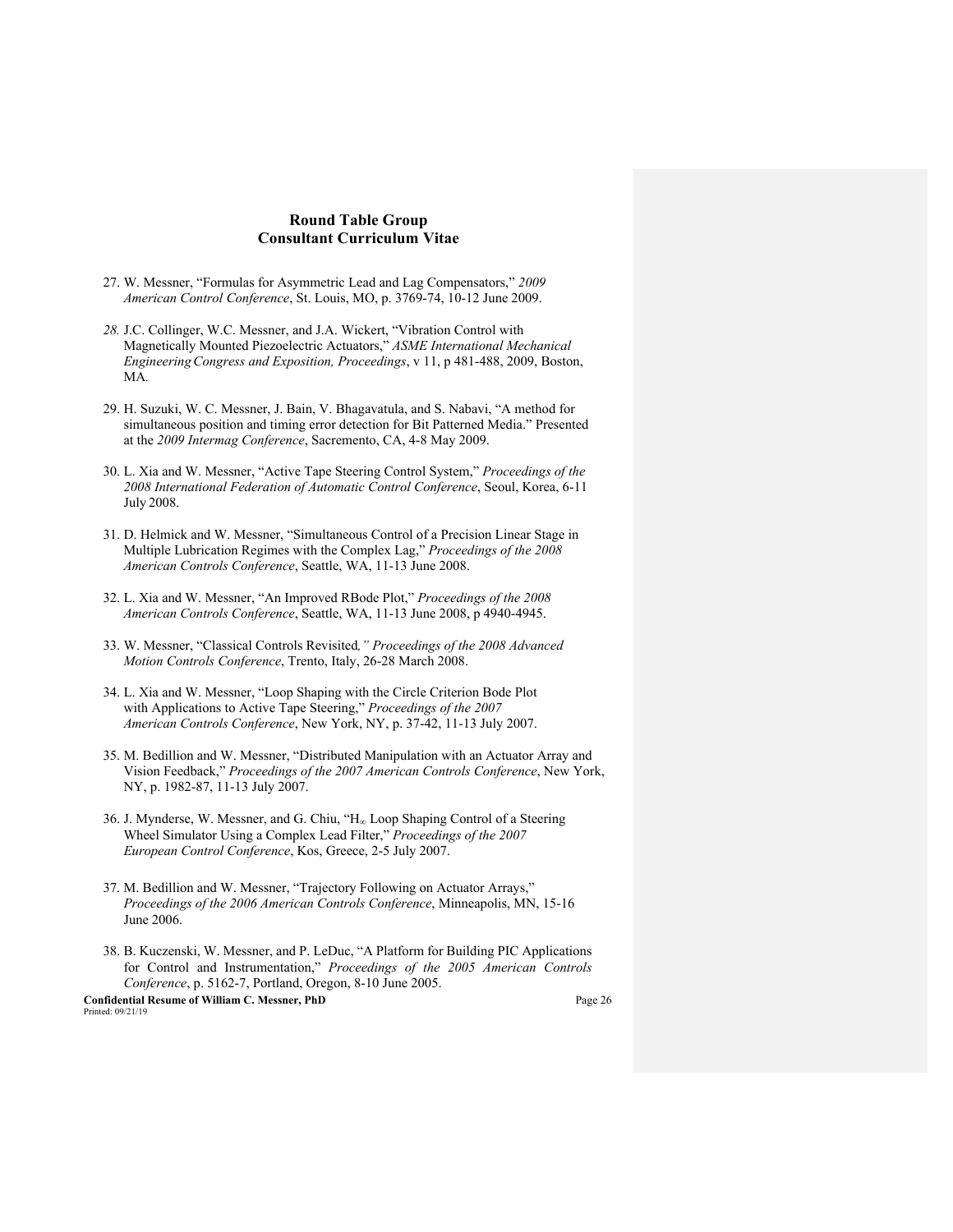- 39. L. Xia and W. Messner, "Loop Shaping for Robust Performance Using Rbode Plot," *Proceedings of the 2005 American Controls Conference*, Portland, Oregon, v. 2, p. 2869-74, 8-10 June 2005.
- 40. W. Messner, "Modified PQ Method for Robustness to Microactuator Saturation and Failure," *Proceedings of the 2005 International Federation of Automatic Control Conferenc*e, Prague, Czech Republic, 4-8 July 2005.
- 41. B. Kuczenski, P. Leduc, and W. Messner, "Automated System for Controlling the Laminar Flow Interface in a Three-Channel Confluent Microfluidic System," *Proceedings of the 2005 International Mechanical Engineering Congress and Exposition,* p. , Anaheim, CA, 13-19 November 2004.
- 42. C. Drechsler and W. Messner, "Tracking error signal generation for a raster scanned optical disc system," *Proceedings of the 2004 IEEE International Conference on Control Applications* v. 1, p. 539-44, Taipei, Taiwan, 2-4 September 2004.
- 43. W. Messner and R. Oboe, "Phase Stabilized Design of a Hard Disk Drive Servo Using the Complex Lag Compensator." *Proceedings of the 2004 American Controls Conference*, Boston, MA , v. 2, p. 1165-70, 30 Jun – 2 Jul 2004.
- 44. D. Helmick and W. Messner, "Higher Order Modeling of Hysteresis in Disk Drive Actuators," *Proceedings of the 2003 Conference on Decision and Control*, p. 3712-6, Maui, HI, 10-12 Dec 2003.
- 45. M. Bedillion and W. Messner, "The Multivariable Circle Criterion for Switch Continuous Systems," *Proceedings of the 2003 Conference on Decision and Control*, p. 5301-6, Maui, HI, 10-12 Dec 2003.
- 46. M. Bedillion and W. Messner, "Distributed Manipulation with Stick-Slip Contact," *Proceedings of the 2003 IEEE/RSJ International Conference on Intelligent Robots and Systems*, p. 866-73, Las Vegas, NV, 27-31 Oct 2003.
- 47. E. Hughes and W. Messner, "Characterization of Three Servo Patterns for Position Error Signal Generation in Hard Drives," *Proceedings of the 2003 American Controls Conference*, p. 4317-22, Denver, CO , 2-4 Jun 2003.
- 48. M. La Civita, G. Papageorgiou, W. Messner, and T. Kanade, "Integrated Modeling and Robust Control for Full-Envelope Flight of Robotic Helicopters," *2003 IEEE International Conference on Robotics and Automation*, Taipei, Taiwan, 15-19 September 2003. (Best Paper Finalist)
- 49. M. La Civita, G. Papageorgiou, W. Messner, and T. Kanade, "Design and Flight Testing for an H infinity Gain Scheduled Controller for Wide Envelope Flight of a Robotic Helicopter," *Proceedings of the 2003 American Controls Conference*, v. p. 552-7, Denver, CO, Jun 2003.

**Confidential Resume of William C. Messner, PhD** Page 27 Printed: 09/21/19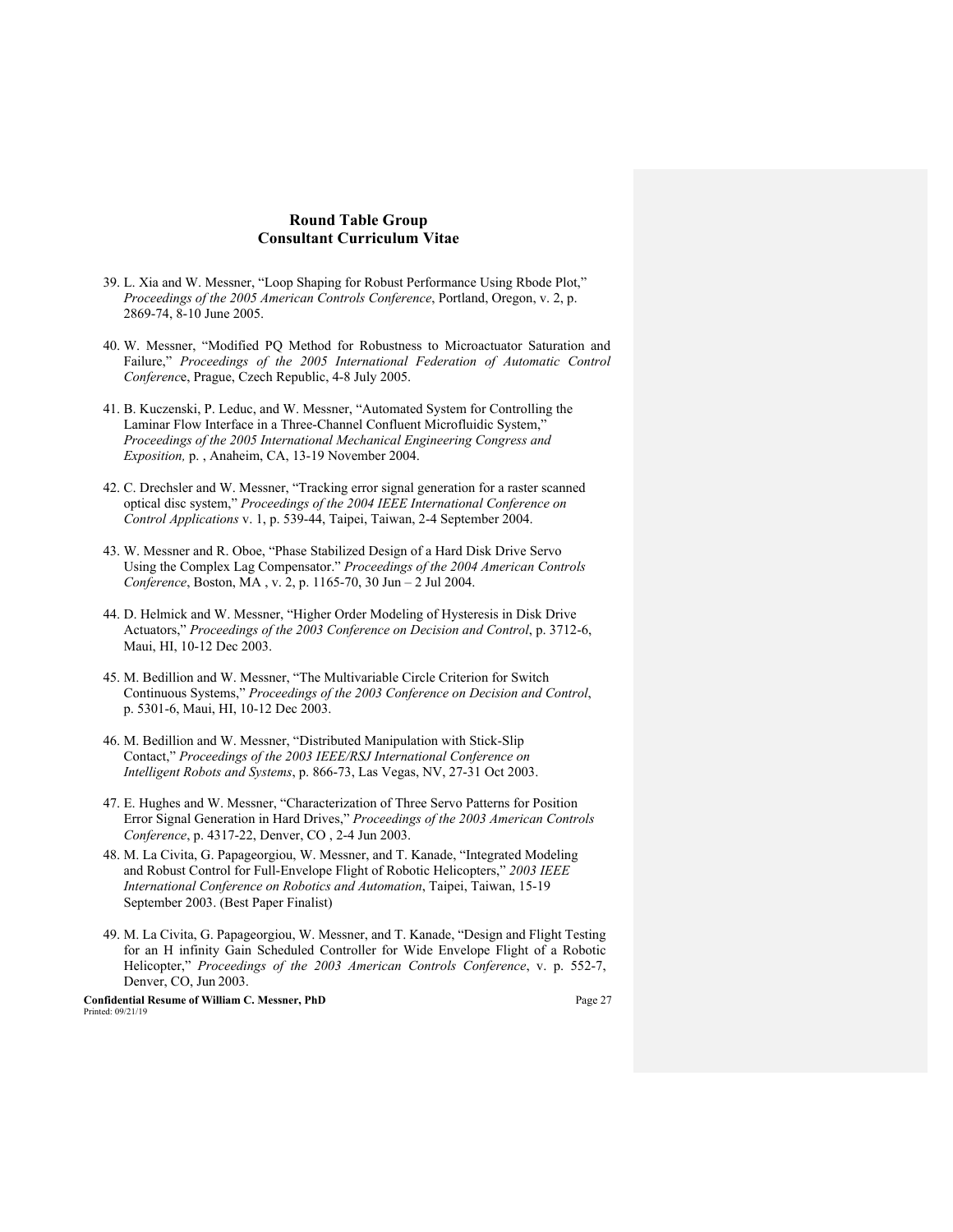- 50. J. Gamble, E. Hughes, and W. Messner "Analytical Expression for Readback Signal Produced by a GMR Read Sensor Passing Over a Slanted Magnetic Transition," Digest of the *INTERMAG 2003 International Magnetics Conference*, p. FE-10, 31 Mar - 4 Apr 2003.
- 51. M. Bedillion and W. Messner, "Rolling Contact Operation of the Modular Distributed Manipulator System," Presented at the *2002 Workshop on Algorithmic Foundations of Robotics*, Nice, France, 16-17 Dec. 2002.
- 52. M. Karaman and W. Messner " Robust dual stage HDD track follow control systems design for hand-off shaping," *Digest of the 2002 Asia-Pacific Magnetic Recording Conference*, p. Ba5-01-Ba5-02, Singapore, 27-29 Aug 2002.
- 53. M. La Civita, M.Tischler, W. Messner, and T. Kanade, "Modeling of Small-Scale Helicopters with Integrated Physics-Based Simulation and System Identification Techniques," *Proceedings of the 58th Forum of the American Helicopter Society*, p. 2505- 2516, Montréal, Quebec, Canada 11-13 Jun 2002.
- 54. C. Smith and W. Messner, "Loop shaping with closed-loop magnitude contours on the Bode plot," *Proceedings of 2002 American Control Conference*, 2747-52, Anchorage, AK, 8-10 May 2002.
- 55. C. Smith and W. Messner, "Loop shaping with closed-loop magnitude contours on the Bode plot," *Proceedings of 2002 American Control Conference*, 2747-52, Anchorage, AK, 8-10 May 2002
- 56. M. Bedillion, W. Messner, H. Choset, "Limitations Imposed by Single DOF Actuators on Discrete Actuator Arrays," *Proceedings 2001 IEEE/RSJ International Conference on Intelligent Robots and Systems*, p. 189-94, Maui, HI, 29 Oct.-3 Nov. 2001
- 57. J. Luntz, and W. Messner, "Dynamics and Control of Discrete Distributed Manipulation," *Proceedings of the 2001 IEEE International Conference on Control Applications*, p. 1111- 16, Mexico City, Mexico, 5-7 Sep. 2001.
- 58. Y. Lu and W. Messner, "Robust servo design for tape transport," *Proceedings of the 2001 IEEE International Conference on Control Applications*, p. 1014-19, Mexico City, Mexico, 5-7 Sep 2001.

59. W. Messner and H. Shragai. "Loop Shaping Controller Design Using the Sbode Plot," *Proceedings of the 2001 American Control*, p. 2792-6, Arlington, VA, 25-27 Jun 2001.

60. W. Messner and R. Ehrlich, "A Tutorial on Controls for Disk Drives," *Proceedings of the 2001 American Control*, p. 408-20, Arlington, VA, 25-27 Jun 2001.

**Confidential Resume of William C. Messner, PhD** Page 28 Printed: 09/21/19 61. Y. Lu and W. Messner, "Disturbance Observer Design for Tape Transport Control,"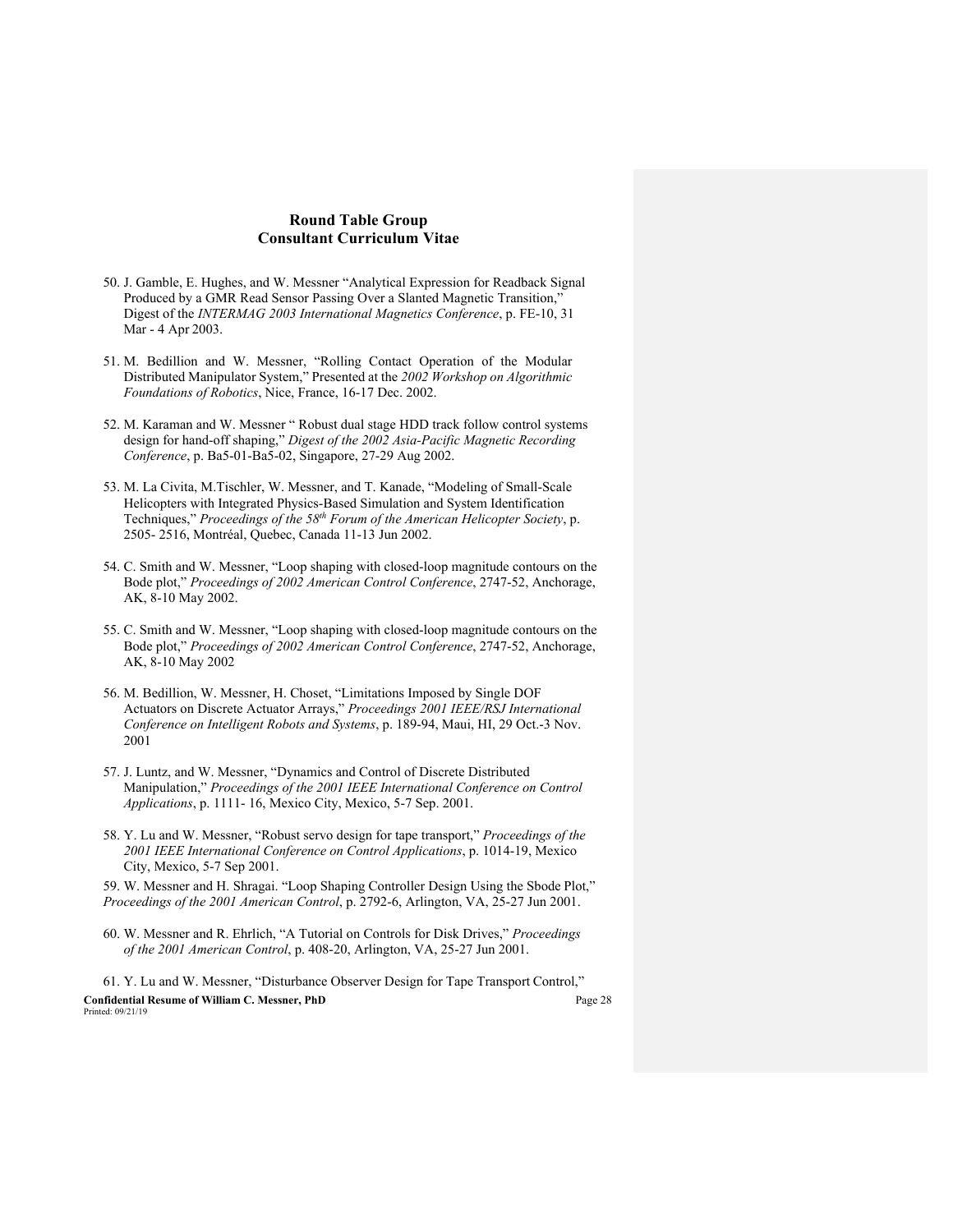*Proceedings of the 2001 American Control*, p. 2567-71, Arlington, VA, 25-27 Jun 2001.

- *62.* B.F. Mettler, M.B. Tischler, T. Kanade, and W.C. Messner, "Attitude Control Optimization for a Small Scale Unmanned Helicopter," *Proceedings of AIAA Guidance, Navigation, and Control Conference,* Denver, CO, 14-17 August 2000*.*
- 63. Y. Lu and W. Messner, "Advanced Servo Design for Tape Transport," *Proceedings of the Fourth World Multi-Conference on Systemics, Cybernetics, and Informatics*, Orlando, FL, 23-26 July 2000.
- 64. W. Messner, "The Development, Properties, and Application of the Complex Phase Lead Compensator ," *Proceedings of the 2000 American Controls Conference*, p. 2621- 6, Chicago, IL, 28-30 July 2000.
- 65. B. Gong, W. Messner, T. E. Schlesinger, H. Shragai, D. Stancil, and J. Zhai, "Ultrahigh Performance Optical Servo System Using an Electrooptic Beam Scanner," *Proceedings of the SPIE Optical Data Storage Conference*, 335-9, Whistler, British Columbia, Canada, 14- 17 May 2000.
- 66. J. Luntz, W. Messner, and H. Choset, "Closed Loop Operation of Actuator Arrays," *Procedings of the 2000 International Conference on Robotics and Automation,* p. 3666-72, San Francisco, CA, 24-28 April 2000.
- 67. J. Zhai, S. Schroeck, Y. Huang, W. Messner, T. E. Schlesinger, and D. Stancil, "Electrooptic Scanner for Optical Fine Tracking System," *Proceedings of the SPIE Optical Data Storage Conference*, 194-201, Denver, CO, 21-22 July 1999.
- 68. Y. Huang, P. Mathur, and W. Messner, "Robustness Analysis on a High Bandwidth Instrumented Suspension," *Proceedings of the 1999 American Controls Conference*, San Diego, CA, 2-4 June 1999.
- 69. J. Luntz, H. Choset, and W. Messner, "Discrete Actuator Array Vector Field Design," *1999 Proceedings of the International Conference on Robotics and Automation,* p. 2235-41, Detroit, MI, 9-15 May 1999.
- 70. J. Luntz, H. Choset, and W. Messner, "Open-Loop Orientiablity of Objects on Actuator Arrays," *Proceedings of the 1999 International Conference on Robotics and Automation,* p. 2242-48, Detroit, MI, 9-15 May 1999.
- 71. S. Schroeck, W. Messner, "On Controller Design for Linear Time-Invariant Dual-Input Single-Output Systems," *Proceedings of the 1999 American Controls Conference*, San Diego, CA, 2-4 June 1999.
- 72. J. Luntz, H. Choset, and W. Messner, "Open-Loop Orientability of Objects on Actuator Arrays," *Proceedings of the 1999 International Conference on Robotics and Automation,* Detroit, MI, 9-15 May 1999.

**Confidential Resume of William C. Messner, PhD** Page 29 Printed: 09/21/19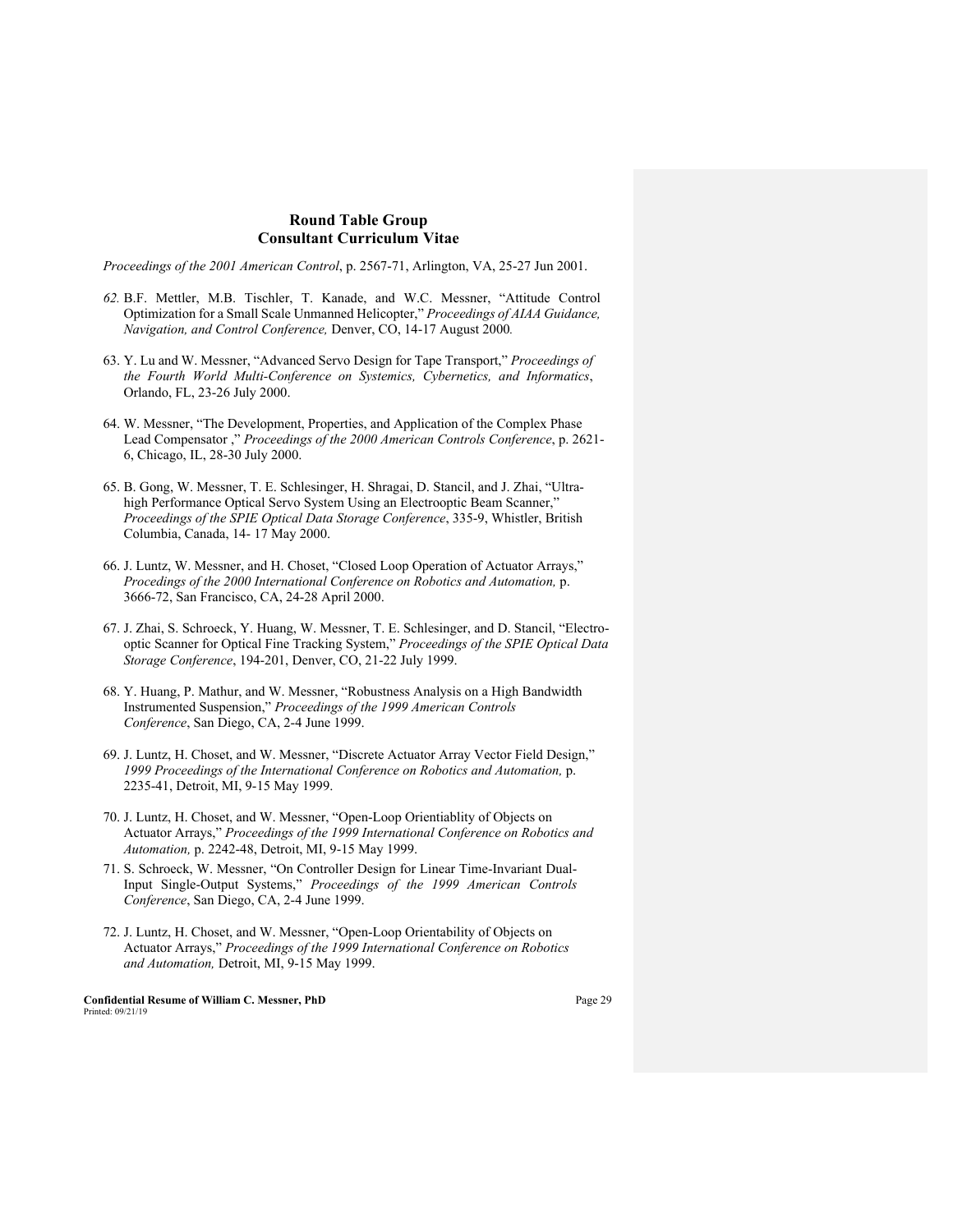- 73. D. Tilbury and W. Messner, "Control Education on the WWW: Using MATLAB for Control Design, Simulation, and Visualization," *Proceedings of the 1998 International Mechanical Engineering Congress and Exposition,* Anaheim, CA, 15-12 November 1998
- 74. W. Doggett, W. Messner, and J-N. Juang, "Planning Paths Through Singularities in the Center of Mass Space," *1998 AIAA Guidance, Navigation, and Control Conference,*  Boston, MA, 10-12 August 1998.
- 75. M. Banther, Y. Huang, W. Messner, "Optimal Strain Gauge Placement for an Instrumented Disk Drive Suspension," *1998 American Controls Conference,*  Philadelphia, PA, 24-26 June 1998.
- 76. J. Luntz, W. Messner, and D. Tilbury, "Controls Tutorials for MATLAB and Simulink," *1998 American Controls Conference,* Philadelphia, PA, 24-26 July 1998.
- 77. D. Smith, R. Devireddy, W. Messner, and J. Bischof, "Web/Internet-based Cryobiology Modeling Tutorial," *CRYO '98*, Pittsburgh, PA, 11-16 July 1998.
- 78. J. Luntz, W. Messner, and D. Tilbury, "Web Technology for Controls Education," *Proceedings of the 1997 Conference on Decision and Control,* San Diego, CA, 10-12 December 1997.
- 79. D. Tilbury and W. Messner, "Development and Integration of Web-based Software Tutorials for Undergraduate Curriculum: Control Tutorials for MATLAB," *Proceeding of the 1997 Frontiers in Education Conference,* Pittsburgh, PA, 7 November 1997.
- 80. J. Luntz, W. Messner, and H. Choset, "Parcel Manipulation and Dynamics with a Distributed Actuator Array," *Proceeding of the 1997 IEEE International Conference on Robotics and Automation,* Albuquerque NM, 14-15 Oct 1997.
- 81. Y. Huang and W. Messner, "Feedforward Algorithms for Time-Optimal Settling of Hard Disk Drive Servo Systems," *Proceeding of IECON 97*, New Orleans, LA, 9-11 November 1997.
- 82. D. Tilbury and W. Messner, "A Case Study for Software Education Over the World Wide Web: The Michigan-CMU Control Tutorials for MATLAB," *Proceedings of the 1997 ASEE Conference,* Milwaukee WI, 15-18 June 1997.
- 83. J. Pagel, Y. Sun, D. Tilbury, L. Oms, M. Suri, and W. Messner, "Controls Tutorials for MATLAB on the World Wide Web," *Proceedings of the 1997 American Controls Conference,* Albuquerque NM, 4-6 June 1997.
- 84. J. Luntz, W. Messner, and H. Choset, "Parcel Manipulation and Dynamics with a Distributed Actuator Array," *Proceedings of the 1997 IEEE International Conference on Robotics and Automation,* Albuquerque NM, 20-24 April 1997. Finalist for Best Paper.

**Confidential Resume of William C. Messner, PhD** Page 30 Printed: 09/21/19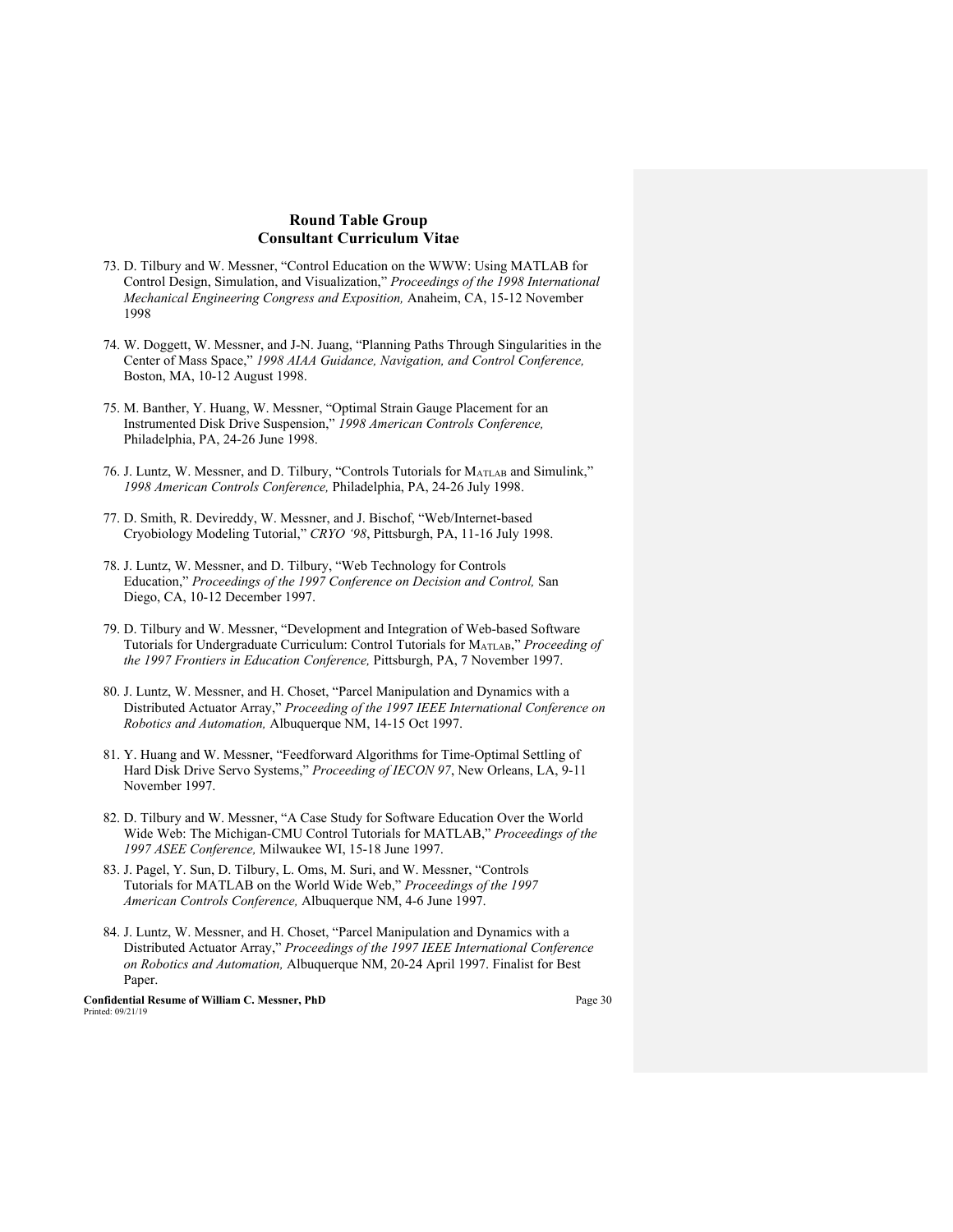- 85. P. Mathur and W. Messner, "Frequency Domain Characterization of Take-up Reel Air Entrainment in High-Speed Low-Tension Tape Transport," *Proceedings of the 1996 ASME International Mechanical Engineering Conference and Exposition,* Atlanta, GA, 17-22 November 1996.
- 86. J. Luntz and W. Messner, "Networking and Communication Language for the Virtual Vehicle: A Highly Distributed Coordination Control System," *Proceedings of the 1996 IEEE Symposium on Intelligent Control,* p. 230-5, Dearborn, MI, 14-18 Sep 1996.
- 87. J. Luntz and W. Messner, "The Virtual Vehicle: A Materials Handling System Using Highly Distributed Actuation and Control," *Proceedings of the 1996 Japan - U.S.A. Symposium on Flexible Automation*, Boston MA, 7-10 July 1996.
- 88. K. Eddy and W. Messner, "Disk Drive Actuator Bias: Prediction and Compensation," *Proceedings of the 1996 International Federation of Automatic Control Conference,* San Francisco, CA, 30 June - 5 July 1996.
- 89. W. Doggett, W. Messner, and J.-N. Juang, "Global Minimization of Base Reaction Forces During Point to Point Moves," *Proceedings of the 1996 AIAA Guidance, Navigation, and Control Conference*, San Diego, CA, 29-31 July.
- 90. K. Eddy and W. Messner, "A State Space Model for Prediction of Actuator Tracking Biasin Hard Disk Drives," *Proceedings of the 1995 ASME International Mechanical Engineering Congress and Exposition, ISPS-2*, San Francisco, CA, Nov 1995.
- 91. J. Luntz, Eric Rollins, and W. Messner, "The Virtual Vehicle: A Materials Handling System Using Highly Distributed Coordination Control," *Proceedings of the 1995 IEEE Conference on Controls Applications*, p. 742-7, Albany, NY, Sep1996.
- 92. J. Luntz and W. Messner, "Work on a Highly Distributed Coordination Control System," *Proceedings of the 1995 American Control Conference,* v. 4, p. 2838-42, Seattle, WA, 21-23 Jun 1995.
- 93. K. Eddy and W. Messner, "Effects of Bearing Dynamics on Tracking Bias in Disk Drive Rotary Actuators," *Proceedings of the 1995 American Control Conference,*  Seattle, WA, 21- 23 June, 1995.
- 94. W. Messner, "Two Adaptive Algorithms for Discrete-Time Repetitive Control Viewed as Cases of the Internal Model Principle," *Proceedings of the ASME Winter Annual Meeting,* New Orleans, LA, November 1993.

95. R. Horowitz and W. Messner, "Learning Optimal Control Using Integral Equations," *Proceedings of the 1991 American Controls Conference,* Boston, MA, June 1991.

**Confidential Resume of William C. Messner, PhD** Page 31 Printed: 09/21/19 96. R. Horowitz, W. Messner, J. Moore, and W. Kao, "Convergence Properties of Learning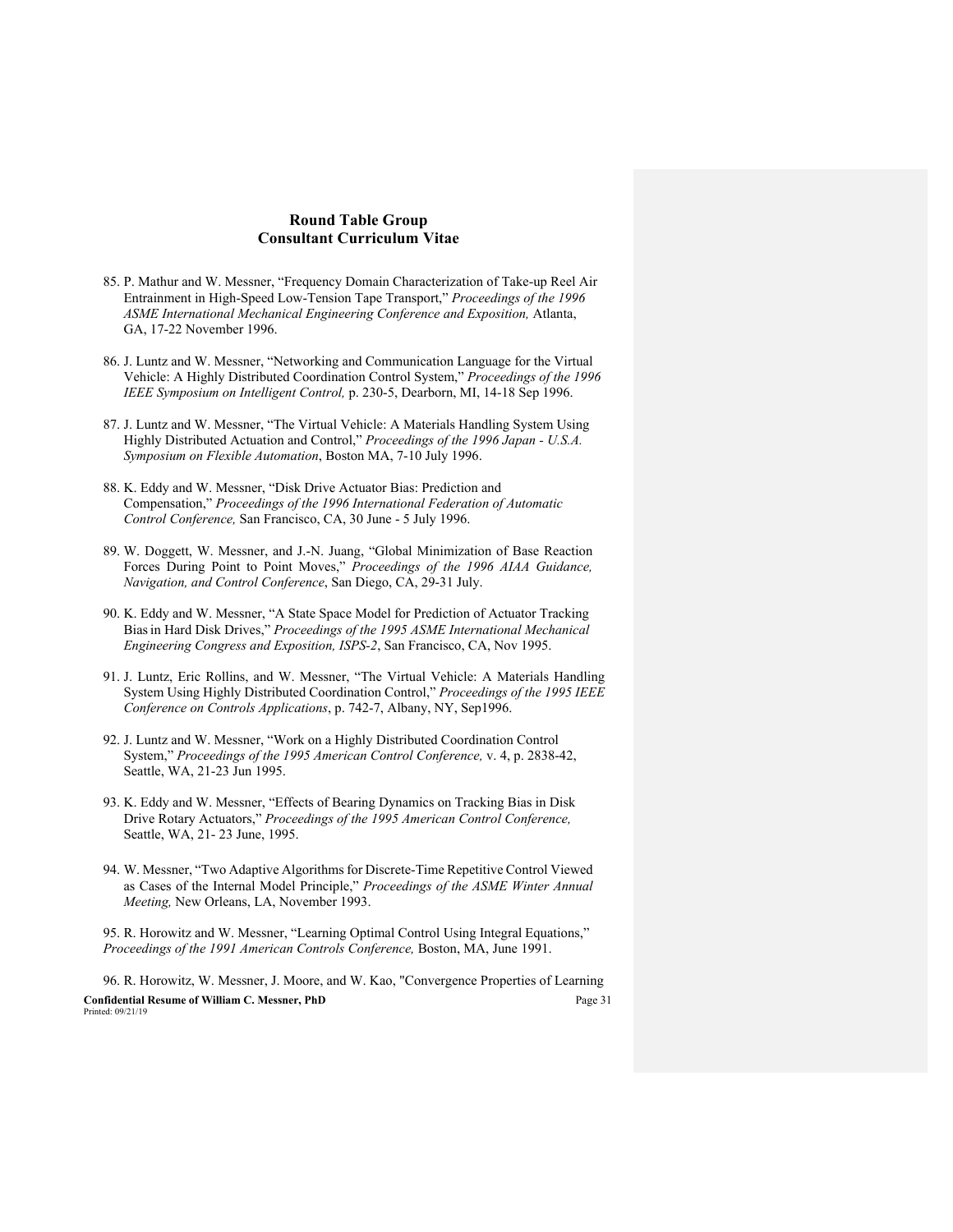Controllers for Robot Manipulators," *Proceedings of the 1990 Japan - U.S.A. Symposium on Flexible Automation,* July 1990.

97. J. Moore, R. Horowitz, and W. Messner, "Functional Persistence of Excitation and Observability," *Proceedings of the 1990 American Controls Conference* v. 114, n. 3, p. 308- 14, San Diego, CA, 23-25 May 1990.

#### **Invited Papers**

1. P. Mathur and W. Messner, "Survey of Digital Tape Transport Servo Systems," *Proceedings of the 1995 SPIE Conference,* Philadelphia, PA, 23-27 October 1995.

#### **Other Publications**

- 1. G. Cherubini, C. Chung, W. Messner, S. Moheimani, "Guest Editorial Introduction to the Special Section on Advanced Servo Control for Emerging Data Storage Systems," *IEEE Transactions on Control System Technology,* v. 20, n. 2, p. 292-295, Mar. 2012.
- 2. W. Messner and C. Kempf, "A Comparison of Four Discrete-Time Repetitive Control Algorithms," *Technical Report*, UC Berkeley Computer Mechanics Laboratory, December 1991. (Note: an abridged version of this report with different authors appeared in *IEEE Control Systems Magazine*, December 1993. See above.)
- 3. W. Messner, "Learning Control," *Ph.D. Dissertation*, Department of Mechanical Engineering, University of California, Berkeley, December 1992.

# **PROFESSIONAL SERVICE**

Local Outreach Co-Chair, 2016 American Controls Conference, Boston, MA, 6-8 July 2016

Organizer, *New Devices,* Special Session at the *Tufts World Health Day Conference*, 8 Apr 2013.

Program Co-Chair, 2013 International Conference on Mechatronics, Vicennza, Italy, 27 Feb – 1 Mar 2013.

Organizer, *Do's and Don't's of Teaching Control,* Special Session on Education at the 2012 American Controls Conference.

Associate Editor for *International Journal of Automation and Smart Technology.* 2012.

Guest Associate Editor for special issue on current and emerging data storage in *IEEE Transactions on Control Systems Technology.*

Organizer, *Autonomous Vehicle Technologies*, SAE Symposium, Carnegie Mellon University, 9- 10 August 2011.

Participant *NSF Workshop on Building Systems*, University of Illinois, Urban-Champaign, 24-

**Confidential Resume of William C. Messner, PhD** Page 32 Printed: 09/21/19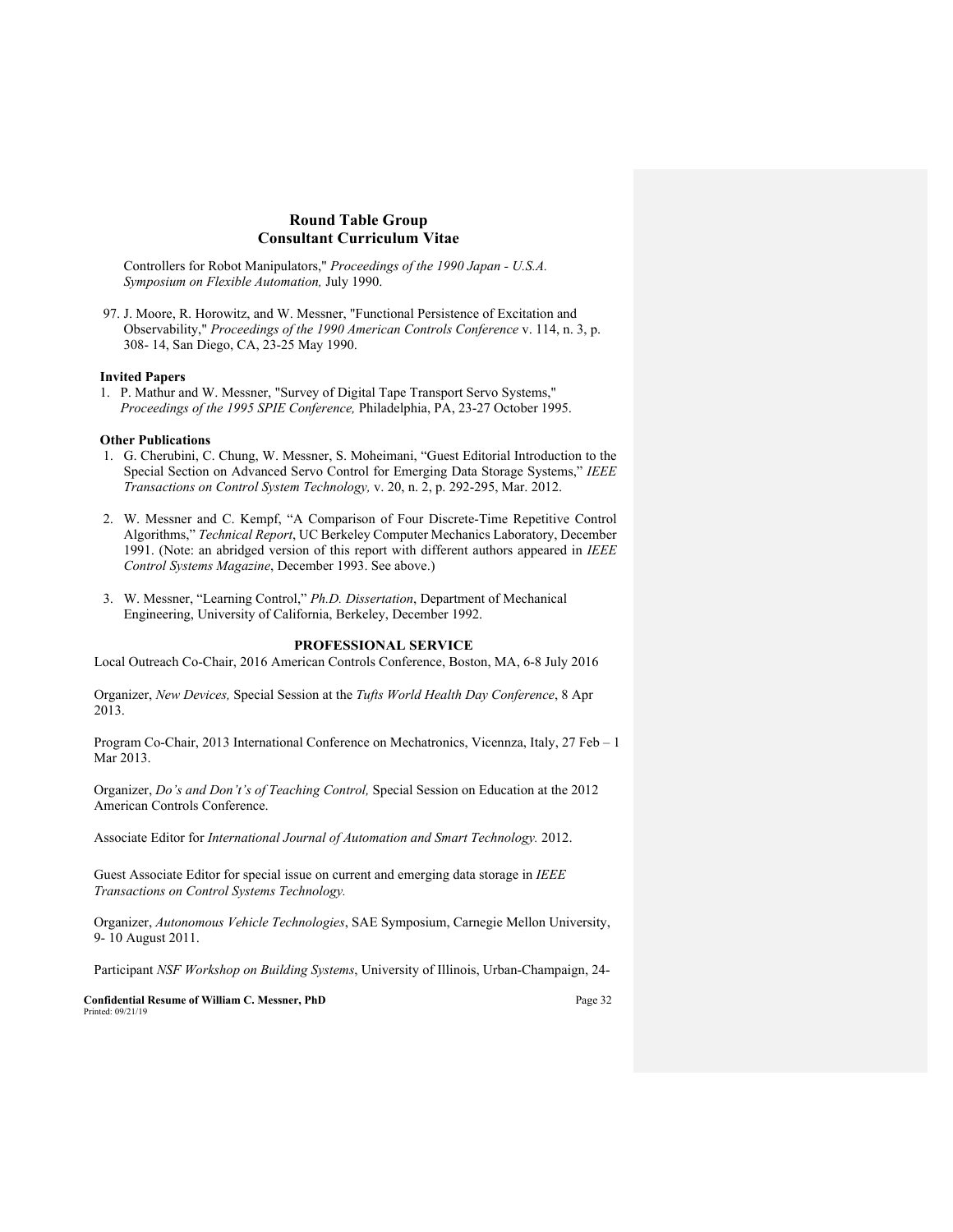25 May 2010.

Organizer, *Automation on the Move: Driver Assist and Autonomous Vehicle Technologies*, SAE Symposium, Carnegie Mellon University, 4-6 June 2008.

Master of Ceremonies, DARPA Urban Challenge Site Visit, 17 June 2008, Pittsburgh, PA.

Organizer, SAE Driver Assist and Autonomous Vehicle Technologies Symposium, Carnegie Mellon University, 14-15 June 2005.

Editor for *IEEE Transactions on Magnetics* (2002-2007)

Associate Editor for Journal of Information Storage and Processing Systems (1999-2003)

Co-Organizer, SAE Nanotechnology—Inner Values Symposium, Carnegie Mellon University, 11-12 May 2004.

Session Chair for Recording Systems--Mechanical Session at Intermag 2002 Conference, Amsterdam, Netherlands, 28 April – 2 May 2002.

Co-Organizer, First Carnegie Mellon Workshop on Interdisciplinary Nanotechnology Research, 20-21 September 2001.

Session Chair for Recording Systems--Mechanical Session at Intermag 2000 Conference, Toronto, ON, Canada, 9-13 April 2000.

Guest Editor for Special Focused Issue on Disk Drives of *IEEE/ASME Transactions on Mechatronics*, September 1998.

Session Chair for Servo Systems and Components Sessions at 7th Joint Intermag/MMM Conference San Francisco, CA, 6-9 January 1998.

Chairman and organizer for Servo-Control and Track Misregistration, 1995 and 1998 Asia Pacific Magnetic Recording Conferences

Organizer and Chair for invited sessions on control for data storage at the 1994—2001, 2003, 2004, 2006, and 2007 American Control Conferences and the 1996 and 2002 International Federation of Automatic Control Conference.

Judge, INTEL International Science Fair, 2012

### **STUDENTS ADVISED**

**Confidential Resume of William C. Messner, PhD** Page 33 Printed: 09/21/19 Ph.D. *Tufts* Kentaro Barhydt, expected May 2022 (Co-advised with Karen Panetta) Whitney Crooks, May 2017 (co-advised with Chris Rogers)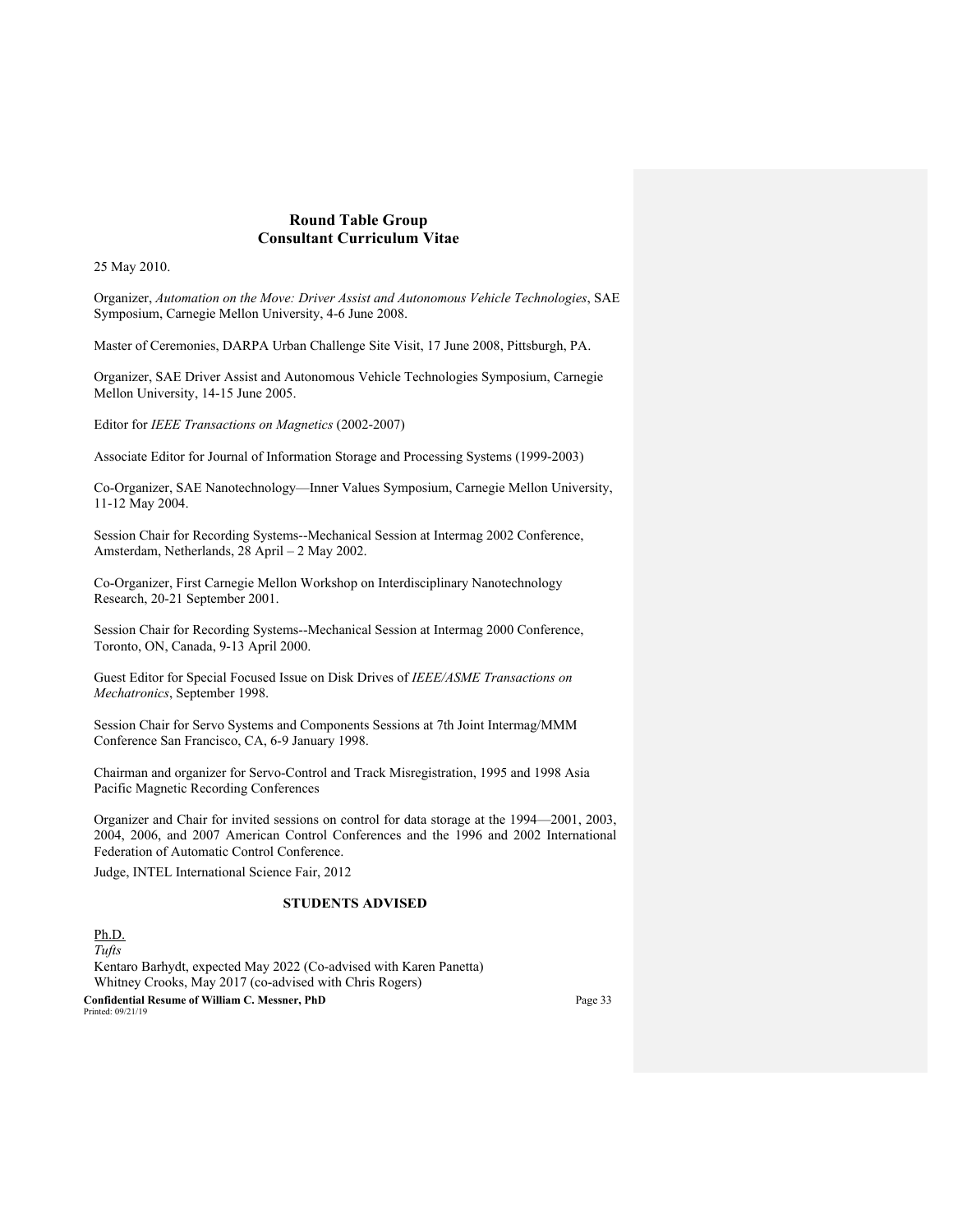$\begin{array}{c} \rule{0pt}{2ex} \rule{0pt}{2ex} \rule{0pt}{2ex} \rule{0pt}{2ex} \rule{0pt}{2ex} \rule{0pt}{2ex} \rule{0pt}{2ex} \rule{0pt}{2ex} \rule{0pt}{2ex} \rule{0pt}{2ex} \rule{0pt}{2ex} \rule{0pt}{2ex} \rule{0pt}{2ex} \rule{0pt}{2ex} \rule{0pt}{2ex} \rule{0pt}{2ex} \rule{0pt}{2ex} \rule{0pt}{2ex} \rule{0pt}{2ex} \rule{0pt}{2ex} \rule{0pt}{2ex} \rule{0pt}{2ex} \rule{0pt}{2ex} \rule{0pt}{$ 

| Piers Echols-Jones, expected Dec 2019 (co-advised with Igor                   |         |            |
|-------------------------------------------------------------------------------|---------|------------|
| Sokolov)                                                                      |         |            |
| Chris Nehme, February 2017                                                    |         |            |
| Carnegie Mellon                                                               |         | Deleted: 1 |
| Mark Bedillion, graduated December 2005                                       |         |            |
| Matthew Brake, graduated December 2007 (co-advised with Prof. Jonathan        |         |            |
| Wickert) John Collinger, graduated December 2008 (co-advised with Prof.       |         |            |
| Jonathan Wickert) William Doggett, graduated December 1999                    |         |            |
| Lina Gonzales, graduated May 2014 (co-advised with Prof. Philip               |         |            |
| LeDuc) Melis Hazar, graduated Dec 2014 (co-advised with Prof. Philip          |         |            |
| LeDuc) Daniel Helmick, graduated December 2008                                |         |            |
| Yuhong Huang, graduated May 1999                                              |         |            |
| Casey Kute (left program June 2011) (co-advised with Prof. Jessica            |         |            |
| Hodgins) Marco La Civita, graduated May 2003                                  |         |            |
| Yong-tae Kim (co-advised with Prof. Philip LeDuc)                             |         |            |
| Brandon Kuczenski, May 2008 (co-advised with Prof. Philip                     |         |            |
| LeDuc) Innam Lee, left program 2006                                           |         |            |
| Xiangdong Lin, graduated August 2000, (co-advised with Prof. Jian-Gang        |         |            |
| Zhu) Yan Lu, graduated December 2001                                          |         |            |
| Jonathan Luntz, graduated August 1999 Priyadarshee Mathur, graduated May 1999 |         |            |
| Scott Moreland, August 2013 (co-advised with Dr. David Wettergreen)           |         |            |
| Alexei Sacks, graduated August 1995                                           |         |            |
| J.D. Taylor, graduated, Aug 2014                                              |         |            |
| Lu Xia, graduated December 2007                                               |         |            |
| M.S.                                                                          |         |            |
| Tufts                                                                         |         |            |
| Fangzheng Guo, May 2017                                                       |         |            |
| Charles Frankel, Dec 2019                                                     |         |            |
| Brooke Longo, May 2019                                                        |         |            |
| Chris Nehme, February 2014 (co-advised with Tom James)                        |         |            |
| Chris Smith, May 2014 (co-advised with Chris Rogers)                          |         |            |
| Peter Tsivis, expected Dec 2019                                               |         |            |
| Chenlu Wu, May 2019                                                           |         |            |
| Luqi Yan, May 2015                                                            |         |            |
| Jiabin Zhang, expected February 2017                                          |         |            |
| Susan Zheng, August 2015 (co-advised with Tom James)                          |         |            |
| Yiran Zuo, May 2019                                                           |         |            |
|                                                                               |         |            |
| Carnegie Mellon                                                               |         |            |
| Andrew Baldwin, graduated May 2008                                            |         |            |
| Michael Banther, graduated May 1997                                           |         |            |
| Gwendolyn Barr, graduated May 2010<br>Mark Bedillion, graduated May 2001      |         |            |
| Chih-Yang Chang, expected completion May 2009                                 |         |            |
| Corey Drechsler, graduated, December 2004                                     |         |            |
| Confidential Resume of William C. Messner, PhD<br>Printed: 09/21/19           | Page 34 |            |